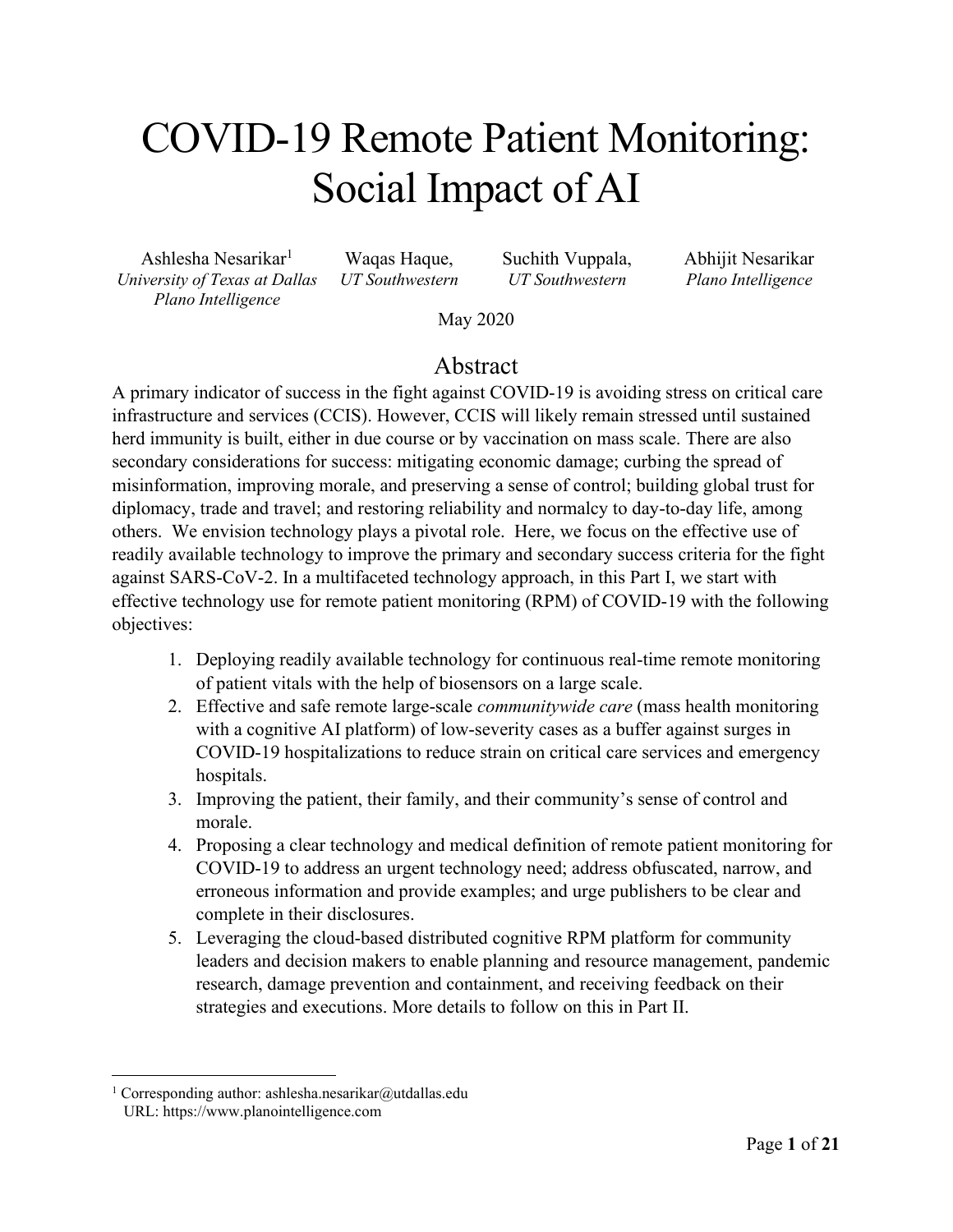#### I. Introduction

Social distancing and coordinated community action appear to slow the exponential increase in new COVID-19 cases<sup>1, 2</sup> for the first wave of the pandemic. However, COVID-19 poses pressing challenges not seen with recent pandemics<sup>3, 4</sup>. The mortality rate and contagiousness of COVID-19 is likely to be higher than that seen in the H1N1 pandemic in  $2009^{1,2}$ . The current pandemic is also compared to the 1918 Pandemic Influenza, which occurred in three waves across the spring, fall, and winter of 1918<sup>3, 5</sup>. Moreover, the 1918 Pandemic Influenza spread over a year, while COVID-19 reached a global scope within weeks. As of May 15, 2020, earlier strain on critical care infrastructure and services (CCIS) appears reduced to some degree; on the other hand, the inherent weakness of an in-person-care (also referred to as brick-and-mortar) model is apparent. The current standard of care, financial incentive structure<sup>6</sup>, and infrastructure relies heavily on brick-and-mortar based health services. In waiting rooms, patients and non-patients are vulnerable to potential exposure to COVID-19. Patients with other chronic illnesses and conditions susceptible to COVID-19 complications are especially at risk. COVID-19 has upended earlier best practices. The critical care system is especially strained, leaving many traditionally high-risk patients without care<sup>6</sup>. Moreover, the pandemic has pushed health services at all levels to strained conditions not seen before. In extreme cases, some communities have seen their health and social care system brought to their breaking point as localities run out of personal protective equipment (PPE), ICU beds, and ventilators, among others. For some communities, rationing health services may be unavoidable<sup>7</sup>.

Even in the most optimistic scenario—if pandemic history is any guide—the worst may be yet to come; the crisis may continue for up to the next 18 months<sup>1, 3, 4, 8</sup>. It is time to utilize the success of first wave containment—the accumulated time, experience, and community spirit—to prepare for a likely second wave<sup>9</sup>. Technology has the capability and readiness to make a social impact not only within local communities, but globally. Raztan et al. report communication and data voids due to uncertainty around the trajectory of COVID-19; this uncertainly is one of the causes of fear and misinformation<sup>9</sup>.

COVID-19 is evolving, and presents new, perplexing symptoms that are the subject of ongoing investigations<sup>10, 11, 12</sup>. Tang et al. found that blood coagulation abnormalities (increased D-dimer and fibrin degradation product) were markers for COVID-19 mortality<sup>11</sup>. Thachil et al. in their guidance for COVID-19 coagulopathy, report a 3-fold increase in D-dimer values (among other coagulopathy markers) indicates a significant need for hospital care even if there are no other concerns12. They recognize that their guidance will change with evolving knowledge. Such a rapidly changing disease, healthcare guidelines, and community response requires a modular and scalable system for remote patient monitoring (RPM). Our cognitive RPM system is up to the task as it is component- and cloud-based, and may be readily deployed in the cloud on demand.

We propose remote patient monitoring (RPM) on a mass-scale (*communitywide care*) as one way to prepare for possible subsequent waves of rapid increase in SARS-CoV-2 infections; we refer to these rapid increases in COVID-19 cases as *surges*. The primary objective of RPM is to counter the uncertainties associated with COVID-19 and its surges. We propose gathering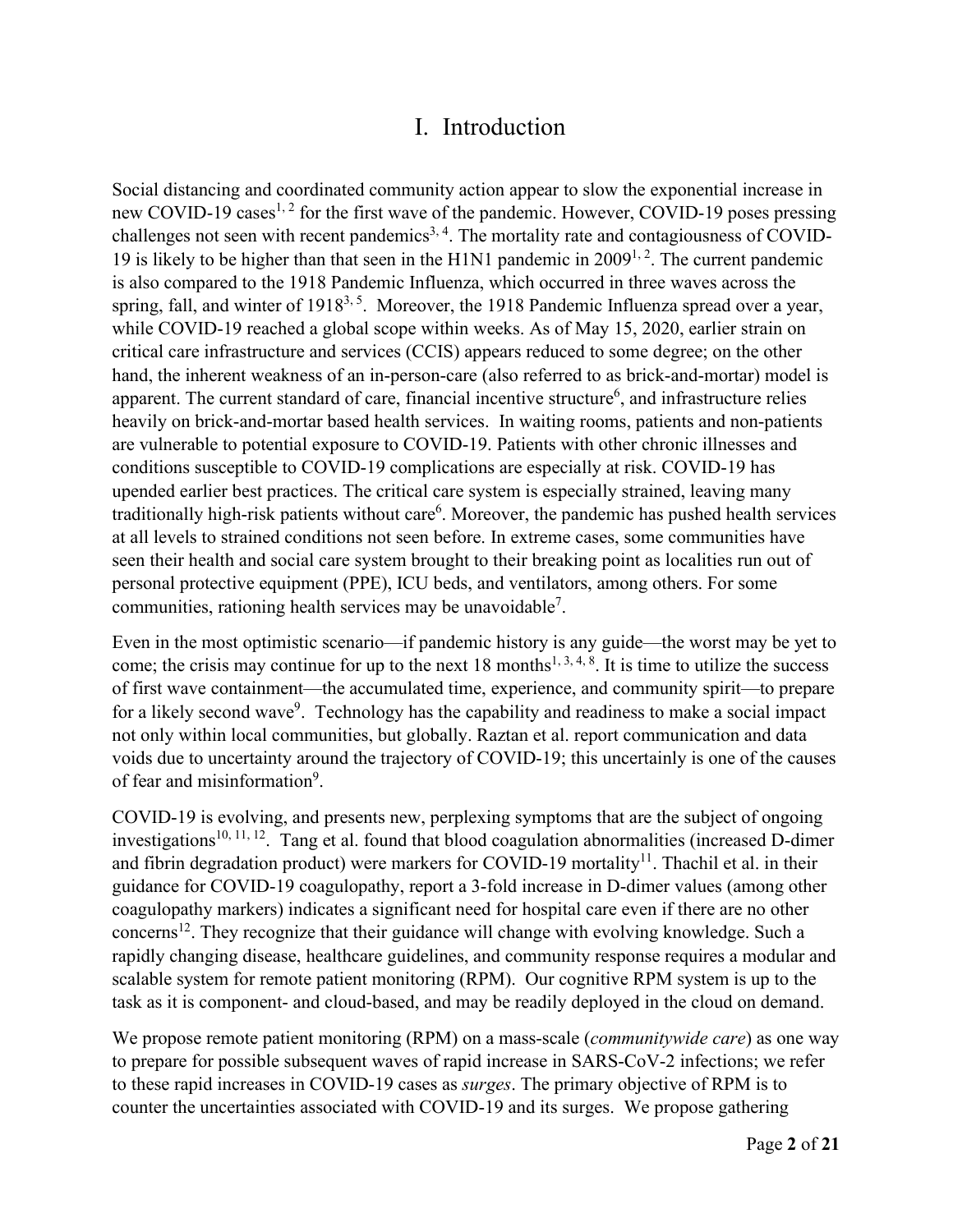community wide continuous real-time COVID-19 patient data for all patients. This data may help with understanding the *progression* of COVID-19 in individuals, the *spread* of it community wide, *containment* effectiveness for the community, and the community's *pandemic*  role<sup>9</sup>. We recognize that progression, spread, containment, and pandemic role are topics of investigation in their own right. Our approach is to use a cloud-based AI platform (cognitive RPM system) to generate data and intelligence that may further the respective investigations. Besides the data and intelligence derived from it, we offer a unified and common source of data that may be cross referenced across different research disciplines related to progression, spread, containment, and pandemic role. The referential integrity and traceability of the data across disciplines, we believe, is one effective tool in combating surges and uncertainty surrounding COVID-19. In Part I, we primarily focus on progression and spread. We hope to learn from the community and peer feedback on Part I, which may help us cover containment and pandemic role in Part II. Our systems approach—in this Part I and the proposed Part II—to counter COVID-19 is an approach called for by Ratzan et al.<sup>9</sup> in being prepared and proactive in preventing, managing, and mitigating COVID-19 surges. The systems approach may not only subdue adversities against health, health workers, and health infrastructure, but also challenges (covered in Part II) faced by businesses, civic planning, economic forecasting, and broader societal responses to the pandemic.

# II. COVID-19 Symptoms and Severity

Remote patient monitoring (RPM) is proposed to care for patients with various diseases<sup>13, 14, 15, 16,</sup>  $17$ . In this paper, we focus on COVID-19. We divide patients into two categories based on their symptoms $^{10}$ :

- Low-severity: Symptoms include fever, fatigue, myalgia, cough, sore throat, runny nose, sneezing, nausea, vomiting, abdominal pain, and diarrhea (these are associated with acute respiratory tract infection and digestive distress)  $10$ . We also include high-risk (due to key mortality markers including high blood pressure, diabetes, blood coagulation abnormalities, COPD, etc.) patients suspected to have or tested positive for COVID-19, but who show no symptoms.
- High-severity: Symptoms include pneumonia with hypoxemia,  $SpO<sub>2</sub> < 92$ %. Acute respiratory distress syndrome (ARDS), shock, encephalopathy, myocardial injury, heart failure, coagulation dysfunction, and kidney injury<sup>10</sup>. We also include a three or more fold increase in D-dimer values based on current reports and guidance $11,12$ .

A low-severity COVID-19 patient may be referred for home based real-time monitoring with the cognitive RPM system. The AI-based cognitive RPM system monitors the patient for their propensity to a potential turn to high-severity. If high-severity COVID-19 is expected or detected, patients, doctors, paramedics, hospitals, resource managers, and other city officials may be notified. A patient may be transferred directly to a hospital bed.

# III. Real-time vs On Demand Monitoring

Real-time monitoring offers several benefits over on-demand monitoring. Real-time is used to mean many things in literature depending on context. In an engineering sense, a real-time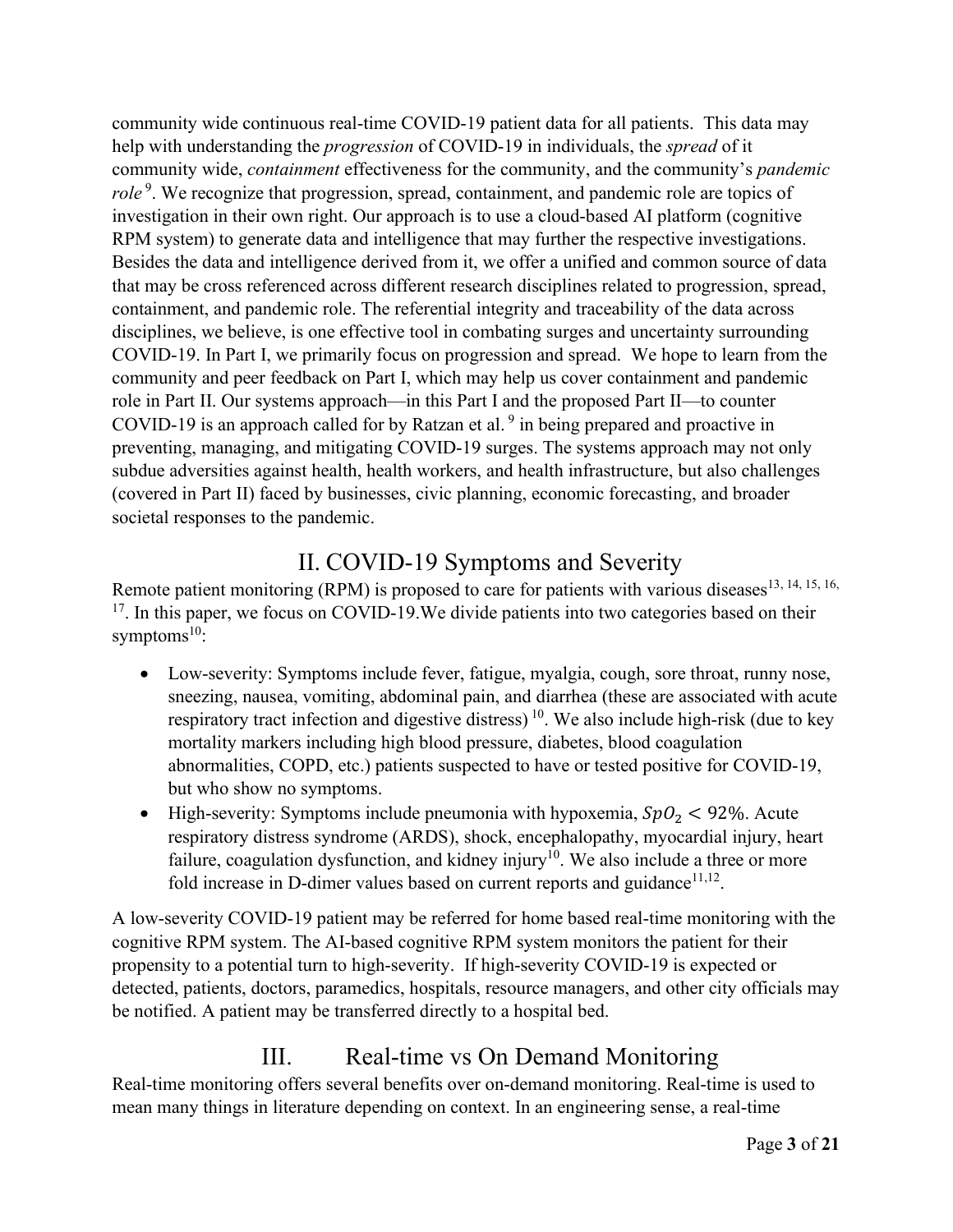observation of an event indicates an inconsequentially small time lag (e.g., to maximize resolution) between the event and its observation, while maintaining continuity of observation over the duration of the event. Traditionally, engineers have accepted a tradeoff between resolution and sampling continuity. On demand monitoring sacrifices both sampling continuity and resolution to allow human consumption of the raw data. If we take 12 days<sup>18</sup> as the progression duration of COVID-19, a typical real-time observation of the patient symptoms (e.g., with biosensors) may involve taking observations every second for the 12-day duration. A tenminute reading of sensors on each of the ten days whether at home, online, or in a clinical setting, is not a real-time observation. Sporadic observation of symptoms over the 12-day period are considered on-demand observations.

An on-demand observation of an event that is valid over a given set of time intervals (representing fractions of the event's duration) is time dependent. On the other hand, a continuous real-time observation over the event's entire duration is time independent. Real-time and on-demand are context-sensitive concepts that depend on data variability of the process as a function of time. For a chronic disease like Type II diabetes, 12 evenly spaced blood sugar measurements in a day over a period of a month (e.g., the time between doctor's office visits) may be regarded as real-time, taking into account a patient's daily activities and metabolic/activity cycles in aggregate. On the other hand, COVID-19 is a fast progressing disease that is fraught with uncertainties; ideally, we may want to emulate data collection frequencies used in an ER environment and collect readings continuously for almost every second. The need for such continuous real-time readings is validated by reports of rapid onset of life-threatening conditions in previously symptom-free patients<sup>10, 19</sup>. Therefore, real-time data collection for COVID-19 may involve recording each relevant vital on the order of a second for about two weeks or until the infection is cleared. We name a set of relevant vitals along with its concurrently collected date-and-time stamp a *data-point*. A data-point is collected about every second, and it represents a snapshot of the patient's condition that may allow a doctor to arrive at a *diagnostic* with reasonable confidence. We use these definitions of real-time and data-point in the COVID-19 monitoring and diagnostic context.

Typically, physicians are accustomed to on-demand measurements; the average doctor may find it adequate to collect one sample of  $SpO<sub>2</sub>$  every hour to monitor a COVID-19 patient. Real-time data in its raw form may be overwhelming and counterproductive for the doctor. Therefore, systems that collect real-time data need to include modules for analysis, proactive intelligence generation, and visualization so that the doctor's productivity and effectiveness are improved. Real-time measurement and the large amount of data generated in the process is a prerequisite for machine learning and AI approaches to COVID-19 monitoring. Unlike a doctor, the AI of the RPM system proposed here can monitor COVID-19 patients continuously without fatigue, in large volumes, with short notice, and without consuming critical ER (CCIS) resources. Such a system can be part of the preparation for anticipated COVID-19 surges. In practical scenarios, (see Appendix B: COVID-19 Case Studies and Use Cases), real-time data gathering is subject to disruptions. A patient monitored by a real-time device may—knowingly or unknowingly disconnect the device; the device may experience outages or misuse; or connectivity from the patient's home to the RPM server may suffer. These contingences may be addressed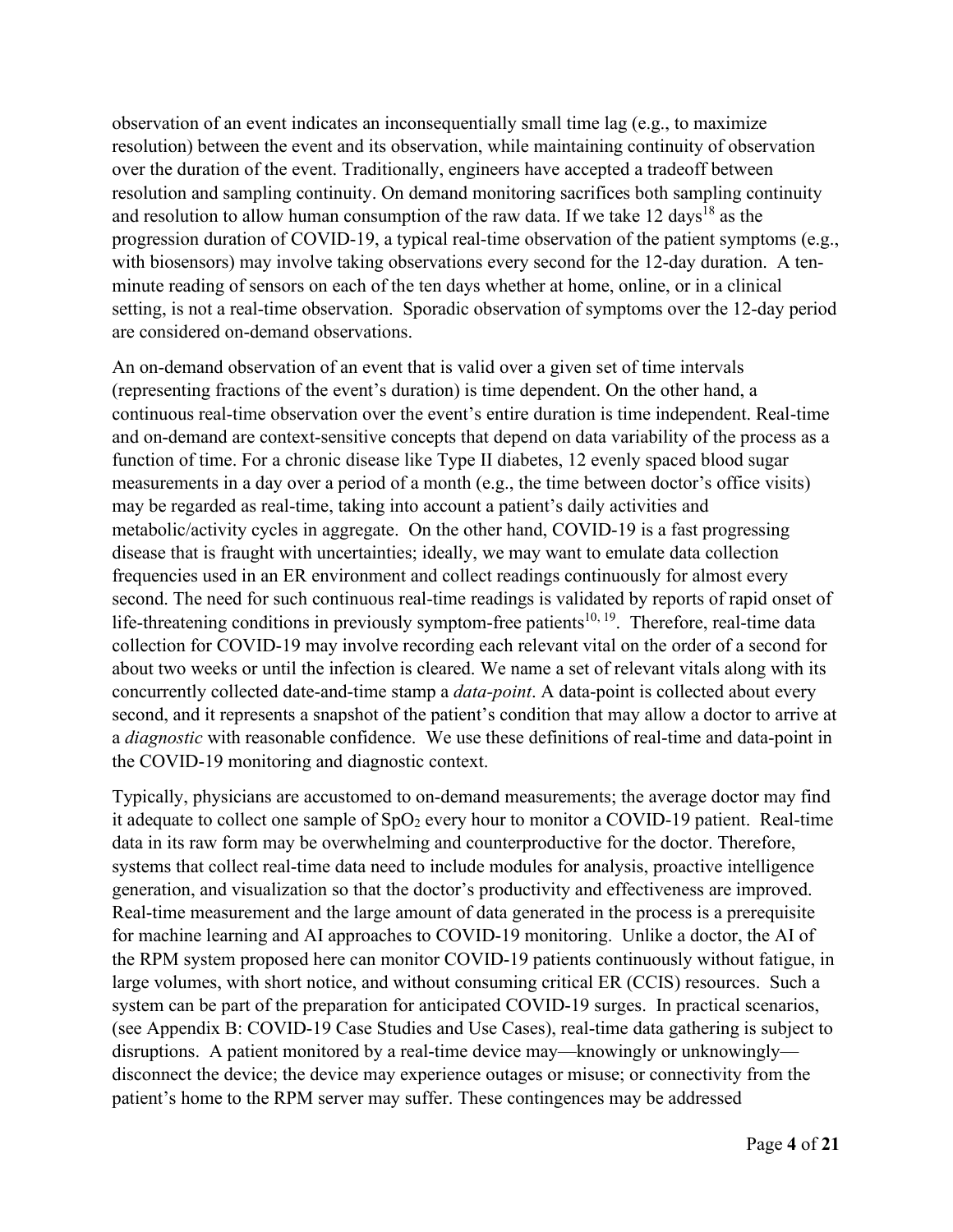technologically; moreover, similar contingencies may affect patients currently in ERs and hospitals. New challenges for such a real-time RPM system exist, and we address and overcome them with the cognitive AI platform.

- 1. Privacy: Patients and doctors alike should raise privacy concerns in any large scale monitoring system. As part of our cognitive AI system, we continue to comply with existing privacy laws and IRB approval (an independent expert review to ensure ethical methods).
- 2. Data deluge: Data collection for direct human consumption increases productivity only up to a certain level; after that, human productivity plummets due to excess data. We solve this challenge by generating cognitive intelligence from the data and provisioning the intelligence just in time, to the right individual (or collaborating system), in the right format, and to the extent desired by the individual. With cognitive RPM, a doctor responsible for oversight of a large number of COVID-19 patients would be notified only after certain high-severity alarm conditions are met. Then the doctor may ask for justification related to the alarm condition. Subsequently, the doctor may choose to remotely contact the patient in an on-demand session, or the doctor may direct paramedics to transport the patient to an ER.
- 3. False positives or other inundation of information: Not all AI systems are the same. Tactically collected sensor data is not enough; doctors want generated tactical AI consolidated with other known facts to deliver actionable intelligence—also referred to as cognitive intelligence. Performance considerations for the cognitive RPM system's alarm condition (transition from low- to high-severity symptoms) are provided in the Communitywide Care Performance Measurements section. The system may be configured to collect feedback from doctors and generate an evaluation of its own intelligence generation.
- 4. Security: The cognitive AI platform employs contemporary security (e.g., securing of data per HIPAA, PCI, or custom client needs). Security along with privacy and performance are a core part of the platform's design; they may be verified and improved during major release cycles.

## IV. RPM for COVID-19

We propose a generic use case for self-administered RPM using biosensors (see Biosensors for COVID-19 Remote Monitoring) based on published criteria for determining COVID-19 progression (see Diagnostics, Disease Progression, and Health Predictors) in real-time on the cognitive AI platform (see Appendix A: Real-Time Monitoring, Intelligence Generation, and Notification Distribution). We insist on real-time monitoring over on-demand monitoring due to uncertainties regarding COVID-19 progression, unexpected turn of symptoms to high-severity (e.g., due to hypoxia), and the potential inability of patients to notice a sudden turn for the worse; for example, silent hypoxia as reported by Levitan<sup>19</sup>. While high-severity patients need hospitalization and potentially ER monitoring, low-severity patients' use of hospital resources may exert undue strain on CCIS<sup>3</sup>. Real-time differentiation and identification of high-severity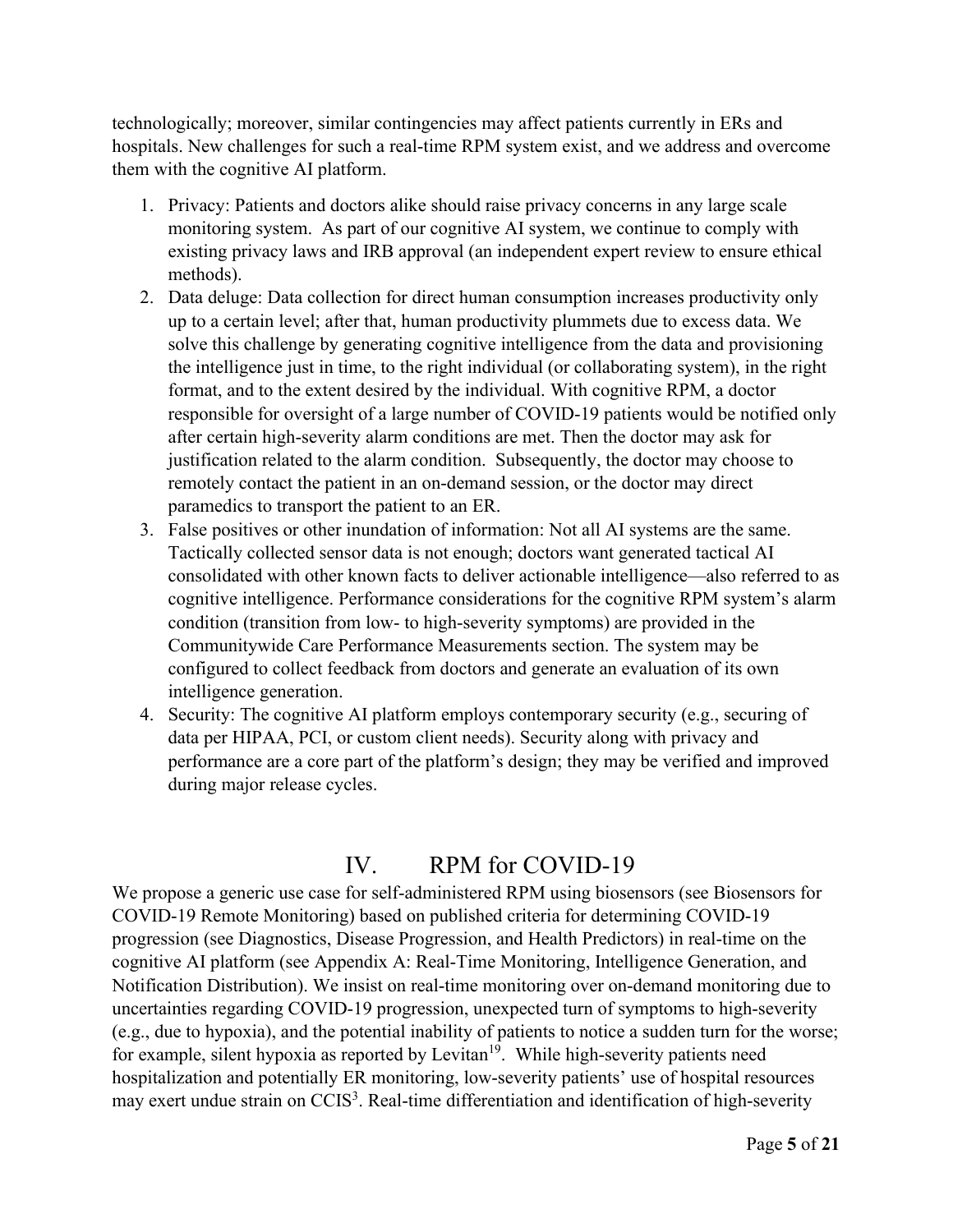patients from a pool of COVID-19 cases in a community under surge is the differentiating benefit of our proposal and use of the cognitive AI platform. In our proposal, we:

- 1. Monitor *all* positively tested COVID-19 cases with low-severity indicators in a community.
- 2. Predict and identify—in real-time—inflection points from low- to high-severity; generate notifications of the inflection points as alarm conditions; deliver the notifications and the relevant supporting evidence to health-practitioners, paramedics, and authorized individuals; and make the relevant data and its analytics available on demand.
- 3. Support critical care infrastructure and services (CCIS) in its existing format (there may not be enough time to modify, test, and validate the already efficient functions of CCIS; e.g. ER procedures may already be optimal). For example, feedback from hospitals, ER professionals, and paramedics may be utilized to derive alarm conditions; deliver them as real-time notifications; and provision supporting data to justify the alarm conditions to the notification recipients.
- 4. Collect, analyze, and distribute the data—within regulatory compliance guidelines (e.g., HIPAA, security, role-based access, IRB review and its guidelines, FDA and CDC recommendations and guidelines, etc.)—to pandemic research; resource management; planning, prevention, and containment efforts; and community awareness and education efforts; among others. More details on this will be covered in Part II.

#### A. COVID-19 remote-healthcare: On-Demand vs. Real-Time

Both on-demand and real-time tools may be used for remote-health provisioning. The scope of this paper is limited to remote monitoring of patients experiencing symptoms of low-severity COVID-19. A patient diagnosed with or suspected to have worsening hypoxia or other medical complications needs care in a clinical or hospital setting. For remote monitoring of low-severity COVID-19 patients, we describe two approaches to remote-healthcare and their cost benefits: Approach I is on-demand remote monitoring of patients by their doctor, and Approach II is realtime monitoring of patients by an AI system.

#### B. Approach I: On-demand monitoring

On-demand monitoring is widely covered in the literature and this is the only option currently available for remote monitoring. Real-time monitoring is not addressed in otherwise comprehensive guidelines of on-demand telehealth provided by HHS<sup>20</sup>. Some on-demand monitoring solutions are referred or implied in their disclosures to be real-time, though in reality, they are at best episodic-care approaches. At a scheduled time—at the request of the patient or the doctor—a doctor on a video or audio conference with a patient may gather symptoms and results of patient self-administered tests. The patient may use a measurement device at the discretion of the doctor to gather health data. Successful implementation, cost-benefit, and challenges of on-demand monitoring are subject to: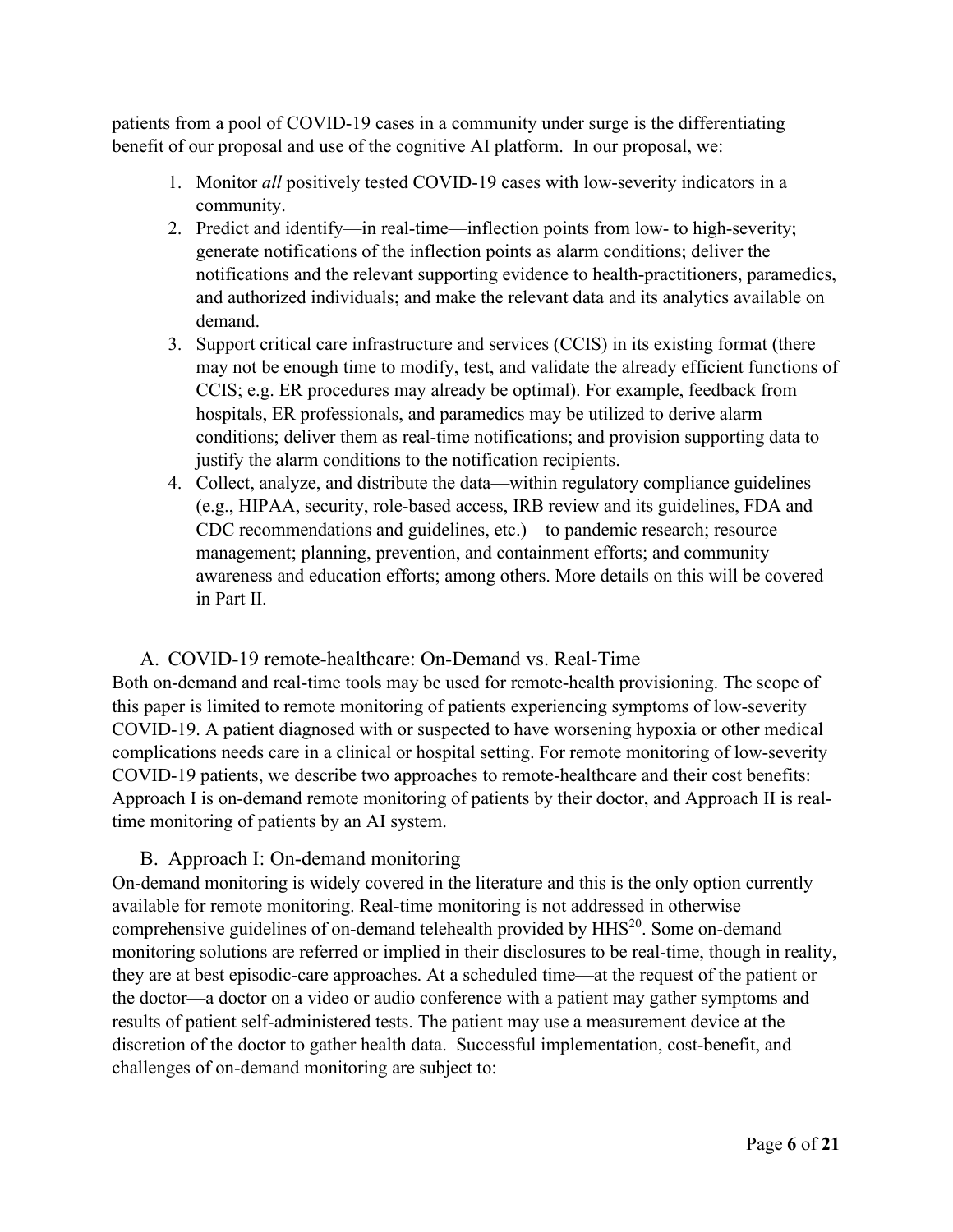- a) The patient's ability to follow the doctor's directions in gathering diagnostic data. Typically, a doctor's ability may be limited in guiding a patient to collect, note, and convey a meaningful data sample during the on-demand session. Several studies have reported varying degrees of success rates<sup>13, 14, 15, 16, 17</sup>. Patient training, ease of use of devices, intuitiveness of interfaces, and in-home support for the patients may be influencing factors for success of on-demand monitoring.
- b) Rapid symptom progression. For example, in the case of COVID-19, on-demand monitoring may miss rapid progression to high-severity symptoms. The doctor may primarily rely on and be limited by the episodic data collection strategy of the ondemand session for diagnosis; potential red flags may be delayed or even missed. The success of this approach is primarily dependent on cooperation, communication, and joint understanding between the patient and doctor.
- c) User familiarity with the system. On-demand monitoring is a natural extension of medicine as it is practiced today. A phone call or a video call that the patients and the doctors are already familiar with may not differ significantly from on-demand monitoring (for example, a doctor asking for a patient to take his temperature during a video call). In real-time AI monitoring, the possible involvement of a potentially opaque system—for real-time data collection, data analysis, and decision making may be perceived by both the patients and the doctors as novel and may need some getting used to.
- d) Availability and scalability. On-demand solutions and their technology variations are readily available from several vendors. Though on-demand monitoring is promoted as a solution to remote monitoring of COVID-19, it is neither real-time continuous monitoring nor scalable. Patients may not be monitored continuously, and at any one time, only one patient can be monitored by one health care professional.



*On-demand—a dedicated limited-time communication link. An example of episodic monitoring as opposed to real-time monitoring.*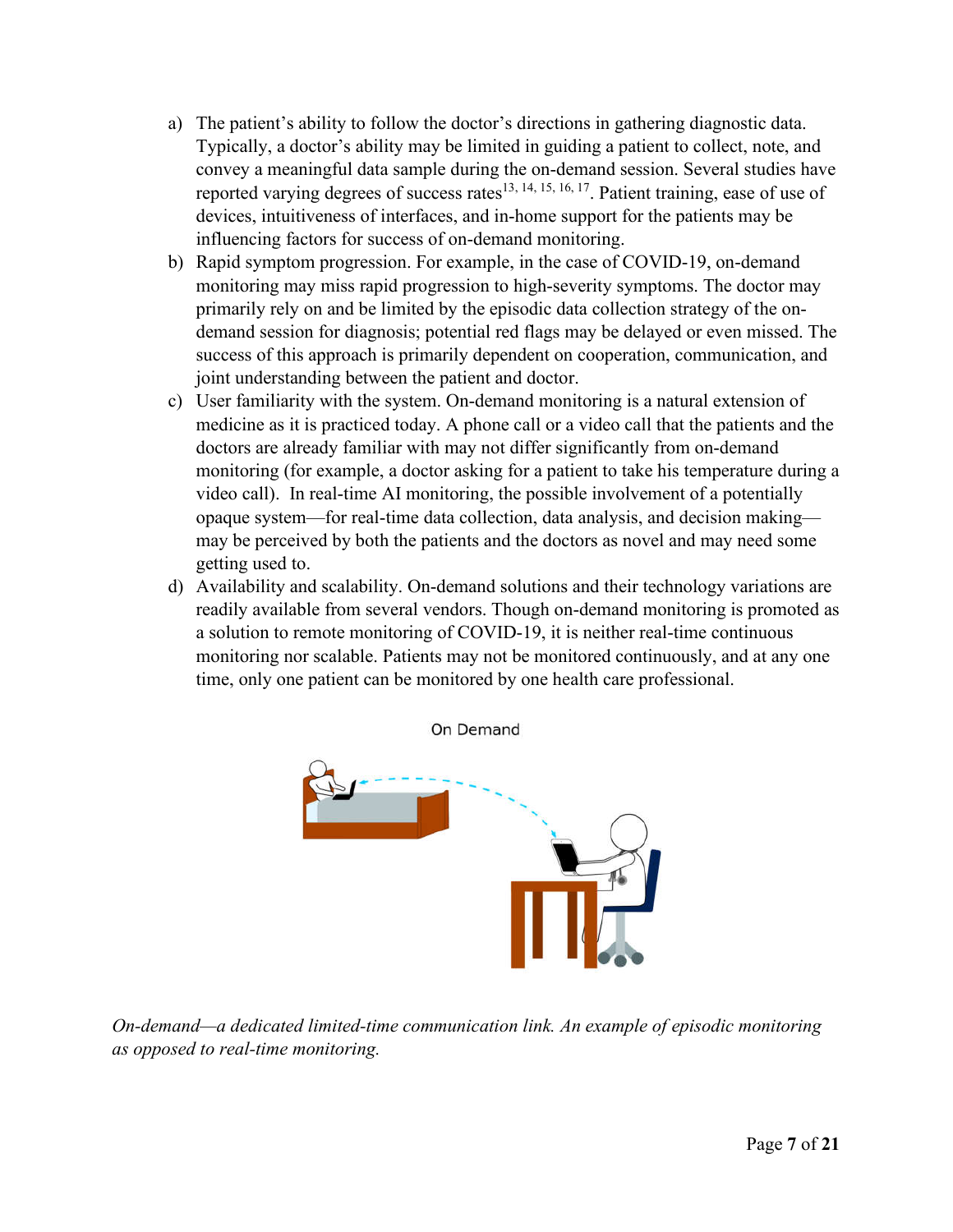#### C. Approach II: Real-time monitoring

Continuous real-time patient monitoring by scalable, distributed, artificial intelligence based systems are, to the best of our knowledge, not in use or otherwise proposed in the literature. Based on reported COVID-19 spread<sup>2, 5, 8, 10</sup> characteristics, we envision a need for massmonitoring of vitals that can be scaled up on short notice. Most positive cases are expected to recover without leading to high-severity or life-threatening symptoms<sup>2, 5, 10</sup>; however, almost all low-severity cases would need continuous monitoring on a large scale (also referred to as communitywide care). Though aggravation of symptoms may be sudden and unexpected, only a small fraction of COVID-19 cases is expected to exhibit life threatening conditions and need for ER care. As an illustration, we present typical communitywide care scenarios (see Appendix B: COVID-19 Case Studies and Use Cases) with the platform. We draw on our previous experience (see Appendix A: Real-Time Monitoring, Intelligence Generation, and Notification Distribution) in our proposal to design, implement, and test real-time data collection, intelligent screening, and notification in combating COVID-19.

For the purposes of this paper, we consider home-based vitals monitoring scenarios (see Appendix B: COVID-19 Case Studies and Use Cases). This RPM scenario may be extended to emergency non-hospital quarantine locations in the event of a rapid surge in positive COVID-19 cases. We identify typical vitals, their thresholds, and alarm conditions that need monitoring, emphasizing rapid identification of patients with deteriorating conditions. Our objective is to identify patients that may need hospitalization and potentially ER care before their condition deteriorates to high severity. The success of communitywide care may be measured in terms of false positives and false negatives (see Communitywide Care Performance Measurements).

Successful implementation of real-time monitoring, especially as compared to on-demand monitoring, depends on:

- a) Ability to emulate ER-like (continuous real-time) monitoring in non-hospital settings. For our home-based monitoring scenario, we need to collect data frequently and continuously. In this context, we differentiate the cognitive RPM system from a generic continuous data collection system with smart phone app, graphs, and numerical displays. Our system can generate cognitive intelligence and deliver it just in time, to the right end users, in a format suited to the end user, with the extent of detail (e.g., metadata) specified by the end user. The deluge of information generated by the generic app is often detrimental to the cognitive productivity of the end user (e.g., doctor responsible for overseeing RPM for several patients). As an example, for a multi-tasking doctor, the cognitive RPM system shields the doctor from the data deluge, generates actionable intelligence, and delivers it to enhance the doctor's cognitive productivity, induce intelligent insights, and reduce multi-tasking fatigue.
- b) Real-time analysis of and intelligence generation from the collected data to project the need for patient hospitalization to prevent life threatening conditions. Our initial approach is for the cognitive RPM system to identify alarm conditions and generate and deliver real-time notification of the alarm conditions (e.g., to PCP, ER physicians, or paramedics) and, if needed, patient vitals history and PCP (primary care physician) notes.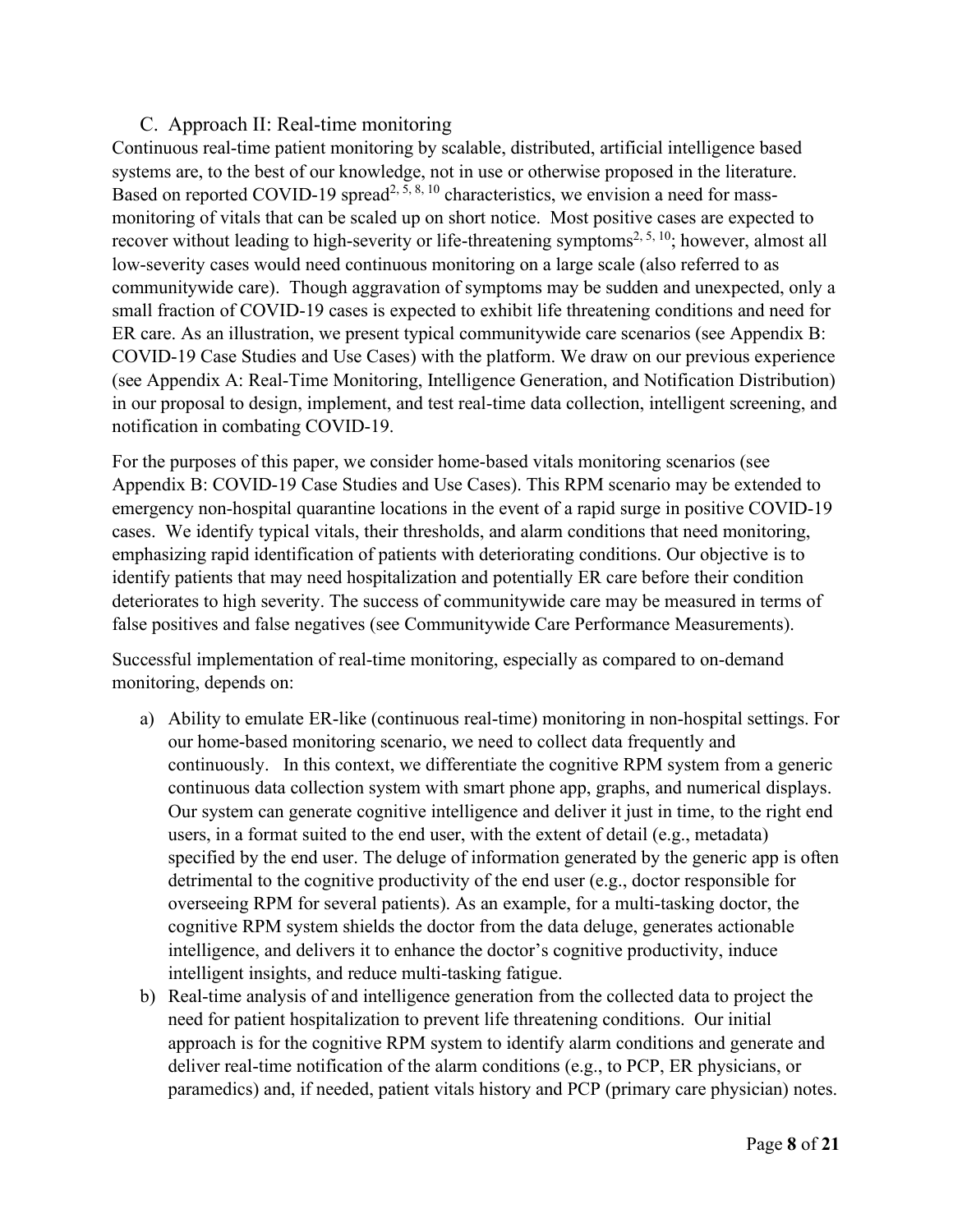We expect the availability of a patient's vitals history and PCP notes at the time of ER admittance will reduce wait, processing and diagnosis time.

- c) Shifting COVID-19 patient screening burden from ERs and hospital waiting rooms to patient homes (or other designated quarantine locations). The patient's PCP may monitor non-emergency progression of the disease or evaluate the need for hospitalization. This may also allow PCPs to see their non-COVID-19 patients in their regular practice.
- d) Bringing greater predictability to the progression of COVID-19 cases in a community by allowing the community and its administrators to monitor the progression of COVID-19 in real-time, generate high-confidence projections, manage resources effectively, and take proactive steps to prevent expected future adversities. Details of this functionality will be provided in Part II.



*Continuous real-time patient monitoring by a scalable, distributed, AI-based system. Multiple patients can be accommodated simultaneously. The doctor is proactively alerted to patients who may require attention.*

## V. Diagnostics, Disease Progression, and Health Predictors

Rapid progression of COVID-19 and the resulting unprecedented pandemic motivated us to compile symptoms, severity and morbidity indicators, and related health features of the disease. The information in this paper is not health advice, a diagnostic indicator, or patient guidance.

A patient's COVID-19 health predictors may be divided into two categories: the patient's vitals and the patient's medical history. Vitals are measured in real-time to track progression and pinpoint potential deterioration to high-severity symptoms. Real-time measurements of vitals is at the core of the cognitive RPM system. We propose a list of vitals that may need monitoring for effective real-time RPM.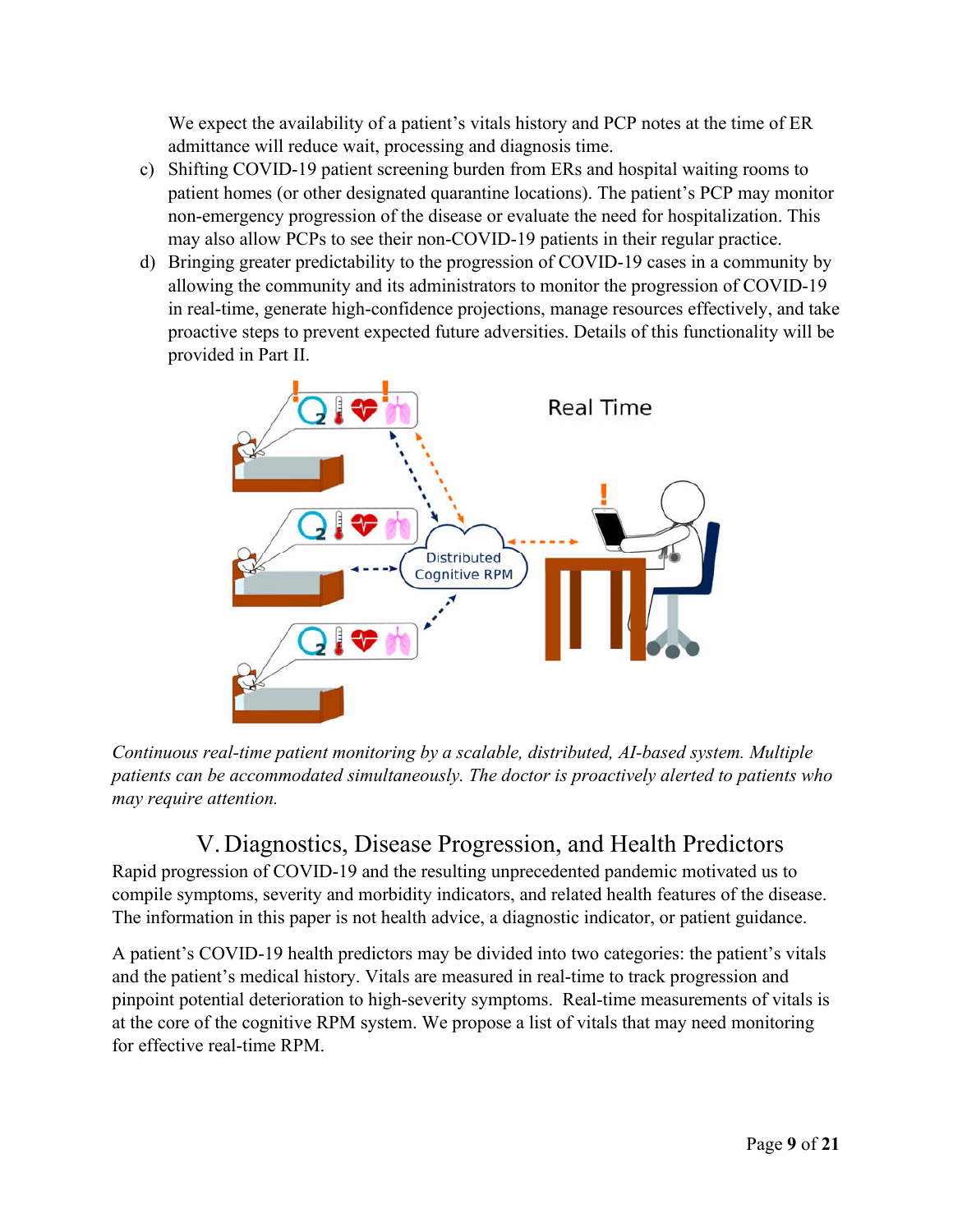#### A. Patient Vitals

- 1. Respiratory Rate: This is the number of breaths per minute. A normal range for adults is 12 to 20 breaths per minute, with a lower number for individuals with better cardiovascular fitness. During COVID-19 progression, an increased respiratory rate over a short period of time may indicate a transition from low-severity to high-severity; this may be accompanied by shortness of breath. Breathlessness typically develops between day  $5^{21}$  and  $8^{22}$  of symptoms. A review of risk factors for progression of COVID-19 found that shortness of breath (dyspnea) is more significantly associated with mortality than presence of a fever<sup>23</sup>; dyspnea was reported in between 40 and 87% of patients<sup>23</sup>. Note that our objective is to generate an alarm condition in the cognitive RPM system well before the patient develops breathlessness or silent respiratory distress (such as the occurrence of silent hypoxia<sup>19</sup>)
- 2. Blood Oxygen Saturation (SpO<sub>2</sub>): This measures the percentage of oxygen saturation in the blood. Normal range is 95 to 100, and an alarm condition may be met for levels persistently below 92. This is likely the most important vital for COVID-19 patients.
- 3. Heart Rate: Elevated heart rate (above 100 beats per minute) is believed to be one of the signs of worsening condition. However, no published research linking elevated heart rate to COVID-19 was found.
- 4. Blood Pressure: Numerous studies have found that patients diagnosed with hypertension have an increased risk of severe COVID-19 presentation and mortality<sup>24</sup>
- 5. Temperature: Shi et al. report lack of positive correlation between fever and severity of COVID- $19^{23}$ .

A patient's continuous self-assessment of clinical symptoms is an important tool for determining alarm condition. This is a subjective measure of symptom severity that depends on patient characteristics, behavior, and daily routine, along with their evaluation by the patient's physician.

#### B. Patient History

Patient history guides predictors of mortality, propensity for high-severity symptoms, and expectations of outcomes in general. The current understanding of severity and mortality predictors may change due to uncertainty and lack of evidence-based guidelines from peer reviewed data on COVID-19. Currently, long-term effects of severe COVID-19 presentation or resulting damage to lungs or other organs are not known. We propose to account for comorbidities<sup>24</sup> (e.g., diabetes, hypertension, COPD or other respiratory diseases, underlying vascular disease, etc.) and other adverse factors (e.g., smoking, tobacco use, age over 65, history of lung or other cancer, etc.) from patient history in formulating an RPM alarm condition in Part I. We plan to cover community impact, use of data (e.g., for research, planning, communication, education, etc.), and potential use of the cognitive RPM system for studying the COVID-19 pandemic in Part II.

## VI. Biosensors for COVID-19 Remote Monitoring

Various telehealth and on-demand remote monitoring proposals have been reported—for example, RPM for management of chronic diseases<sup>14</sup> including COPD<sup>15, 16</sup> and diabetes<sup>6</sup>, and RPM as a part of mobile healthcare in rural and remote regions<sup>13</sup>. Though a wide variety of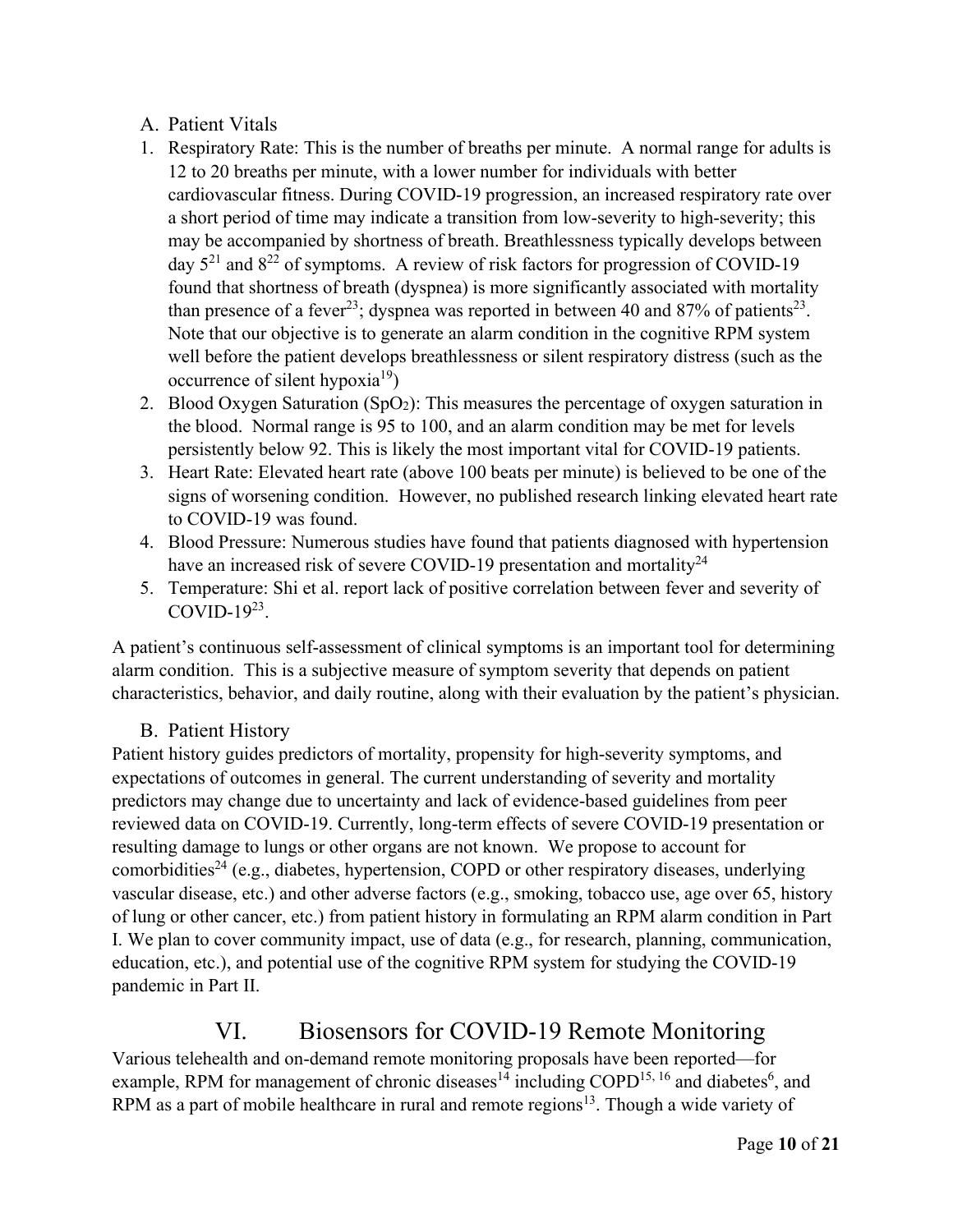devices are reported, not all devices are suitable for real-time monitoring; reporting on usability, efficacy, and reliability is in its early stages<sup>13</sup>. On the other hand, consumer wearables to selfmonitor and track personal fitness and health habits have been successful over the last decade. In the US, one in six fitness and health enthusiasts have used at least one device to self-monitor with a smart phone or smart watch<sup>26</sup>. Unlike clinical devices, consumer devices may lack key requirements for real-time RPM, including complete disclosure of technical specifications and supporting medical and efficacy data.

Unlike for consumer devices, the rapid response needed for COVID-19 remote monitoring needs to account for accuracy and reliability of the self-administered devices. Consider, for example, oximeters as essential devices for monitoring COVID-19. We find that the marketplace lacks a clear demarcation between clinical and consumer grade oximeters. PCP and ER doctors need to rely on the real-time and historic data to make potentially critical patient health decisions. A myriad of cheap devices is available from global suppliers that are not subject to US regulatory supervision or approval. In 2016, Lipnick et al.<sup>25</sup> reported four of six considered oximeters have subpar accuracy and reliability. For hypoxia scenarios, four of the six reported errors for blood oxygen saturation (SpO<sub>2</sub>) levels  $\lt 80\%$  and three of the six had errors for SpO<sub>2</sub> levels between 80 − 90%. Even FDA approved devices for use in clinical settings may not meet the World Federation of Societies of Anaesthesiologists standards<sup>25</sup>.

Self-administration of remote devices may pose further challenges and is subject to erroneous readings due to an oximeter on a patient's finger being susceptible to: hypoperfusion of the finger and its hand that is unrelated to patient health (e.g., reduction in natural blood flow due to the hand being relatively cold or due to vasoconstriction); the patient's movements; and calloused skin on the finger. Erroneous readings might also result from inability to follow instructions (e.g., in application, reading, and maintenance of the oximeter); operation of the oximeter outside its design specification (e.g., subjecting the oximeter to excess temperature or excess pressure—for example, by sleeping on it); and unexpected patient activity (e.g., physical exertion of a patient who is prescribed bed rest). We include the errors and potential misadministration of devices as a key factor in measuring effectiveness and efficacy of the cognitive RPM system (see Communitywide Care Performance Measurements).

The cognitive AI platform is designed to generate intelligence from multiple IoT devices. It can consume data from scientific (e.g., clinical grade for COVID-19 monitoring), commercial wearable, and commodity AV (audio video) devices concurrently to derive actionable intelligence. Cognitive intelligence generated by the platform may compensate for heterogeneity of IoT devices, an erroneous device reading, and patient-induced anomalies in measurements.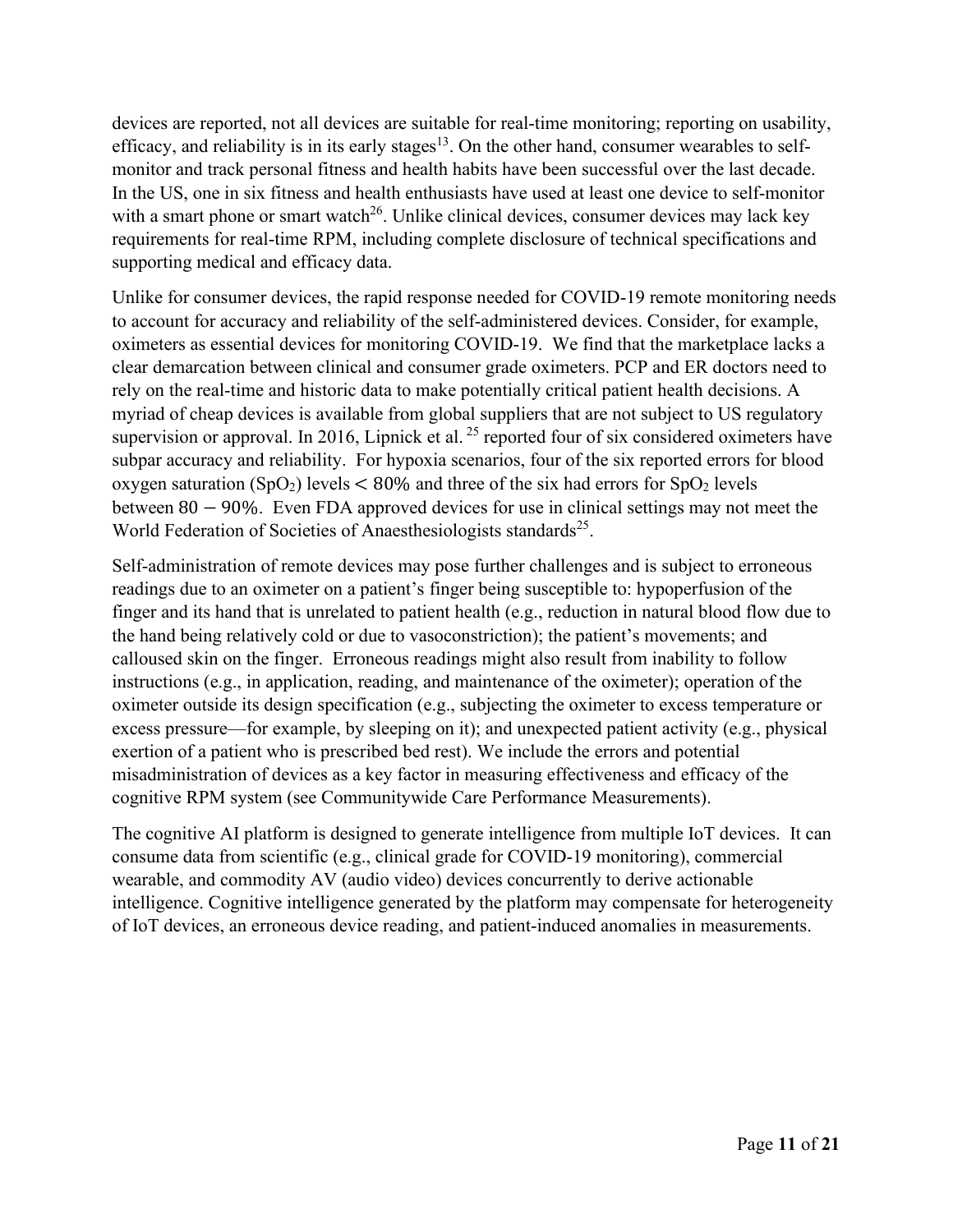

*Cognitive RPM architecture: the cloud-based cognitive AI system can process various data from multiple devices and derive intelligence for the use of the PCP and other COVID-19 pandemic response.*

# VII. Communitywide Care Performance Measurements

The cognitive RPM system and its servers may be evaluated with functional and non-functional performance measures. Functional performance measures achievement of application-specific functionality. Non-functional performance accounts for general efficiencies and compliance of the platform. Appendix A: Real-Time Monitoring, Intelligence Generation, and Notification Distribution describes the core cognitive AI platform and its key non-functional performance indicators including bandwidth, CPU vs GPU usage, and computability in general.

Here, we focus on functional performance measures for remote monitoring of COVID-19 patients in their homes. While cognitive RPM functionality may be greatly influenced by the community, its jurisdictions, and its doctors, we present functional performance measures for a generic use case (see Appendix B: COVID-19 Case Studies and Use Cases). The functionality represents intelligent abilities (a human equivalent) of the cognitive RPM system to meet target expectations. Three target tasks for the system are:

- 1. Detect patient non-compliance: This is regarded as a challenge to real-time monitoring that may be overcome by patient training and regular (remote) oversight by health professionals. Patient non-compliance includes:
	- a. Intentional or unintentional removal of sensors. For example, the system needs to detect removal of the sensors by the patient for a shower, bathroom break, unintentional removal of sensors, etc.
	- b. Performing activities (e.g., exercise) which may alter sensor data against the advice of the doctor.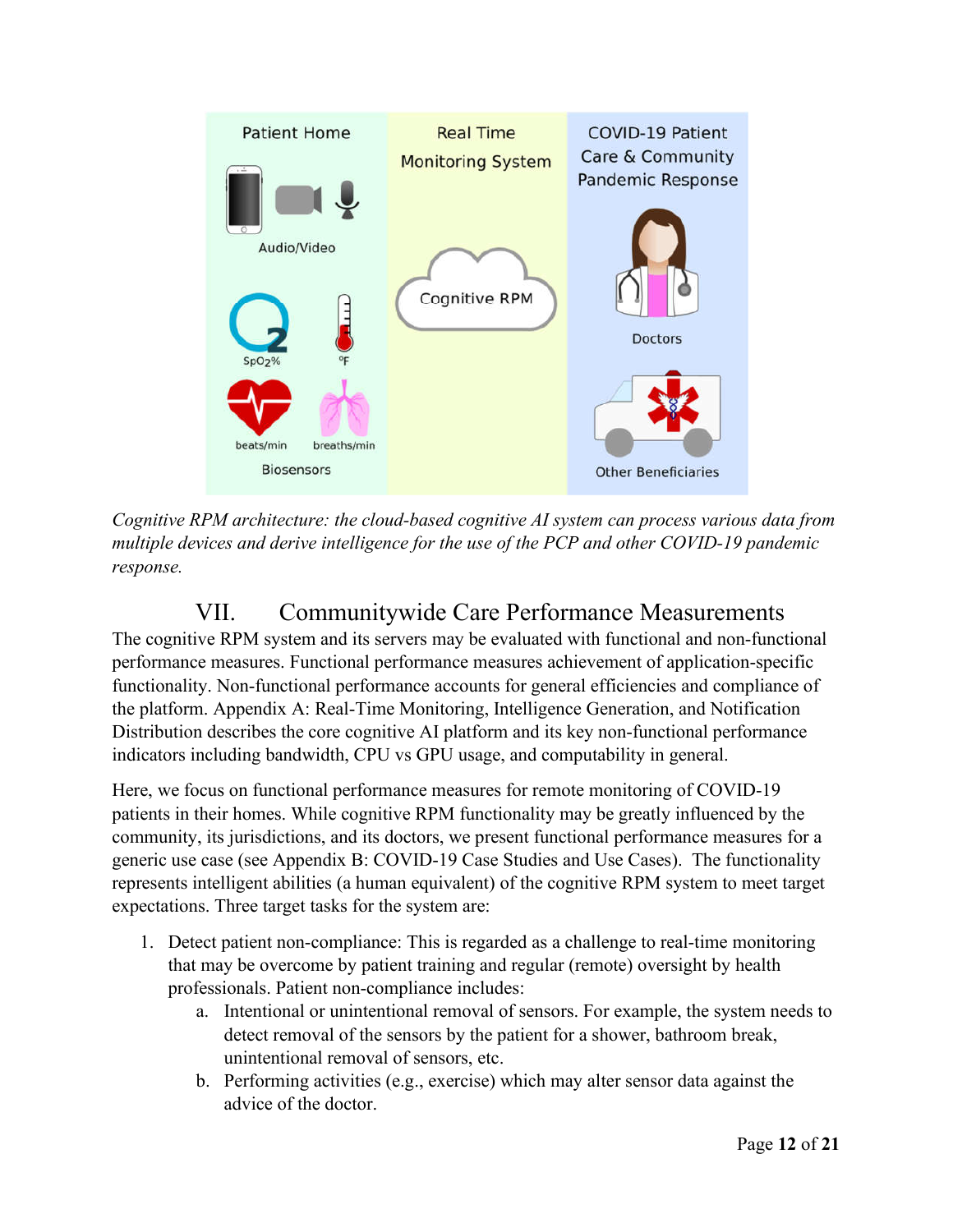- 2. Detect faults in monitoring devices: Monitoring devices may generate faulty data or stop entirely due to:
	- a. Low battery or lack or power.
	- b. Adverse environmental conditions, e.g., high temperature, humidity, water immersion, etc.
	- c. Loss of optimal device calibration.
- 3. Diagnostics for COVID-19 symptoms: With patient compliance and fault-free devices, cognitive AI can process the generated data-points to deliver intelligent diagnostics and an alarm (if warranted based on alarm conditions). Accuracy and time-to-delivery are important performance measures.
- A. Performance Criteria for Project Execution and Delivery

Surges (of COVID-19 cases) are expected to continue into the next year<sup>1,3,4</sup>. Rapid deployment of COVID-19 remote monitoring depends on several civic, healthcare, organizational, and technical criteria; some of the important ones are listed below:

- 1. Multidisciplinary Execution Synergy: Rapid deployment and efficient execution may depend heavily on team members and stakeholders from healthcare, first responders, public policy, jurisdictional governance, civic planning, and technology. Execution plans need to account for efficient communication, go-no-go and milestones, and resource allocation, among others. A fast and effective delivery hinges on proactive initiative and participation from all areas of the team.
- 2. User Adoption: User acceptance is key. Regardless of a jurisdictional mandate, a broader and informed community adoption of the technology solution hinges on training and familiarity. Frequent user feedback may dictate the efficacy of a remote monitoring solution. Findings, successes, and lessons learned need to be published in reproducible detail.
- 3. Findings Transparency: Findings and lessons learned need to be published with clear definitions of success criteria, the extent to which the success criteria were met, and lessons learned. Urgency for a COVID-19 solution based on a scientific approach should not compromise reporting quality and detail; a political declaration in a research publication<sup>17</sup> is counterproductive.
- 4. Thoroughness of Disclosure: Promoters of COVID-19 technologies need to be aware of the unusual and urgent nature of the need. Devices and monitoring technologies implied to be COVID-19 ready need to meet the minimum criteria for technology readiness; e.g., clinical accuracy of devices need to be clearly stated and readily available<sup>25</sup>. A device that does not reliably generate continuous data streams in real-time is not (and should not be promoted as) ready for real-time time COVID-19 monitoring.
- 5. Execution Details: Rapid planning, resource procurement, and execution are challenges for COVID-19 monitoring in their own right. Project management experts may have this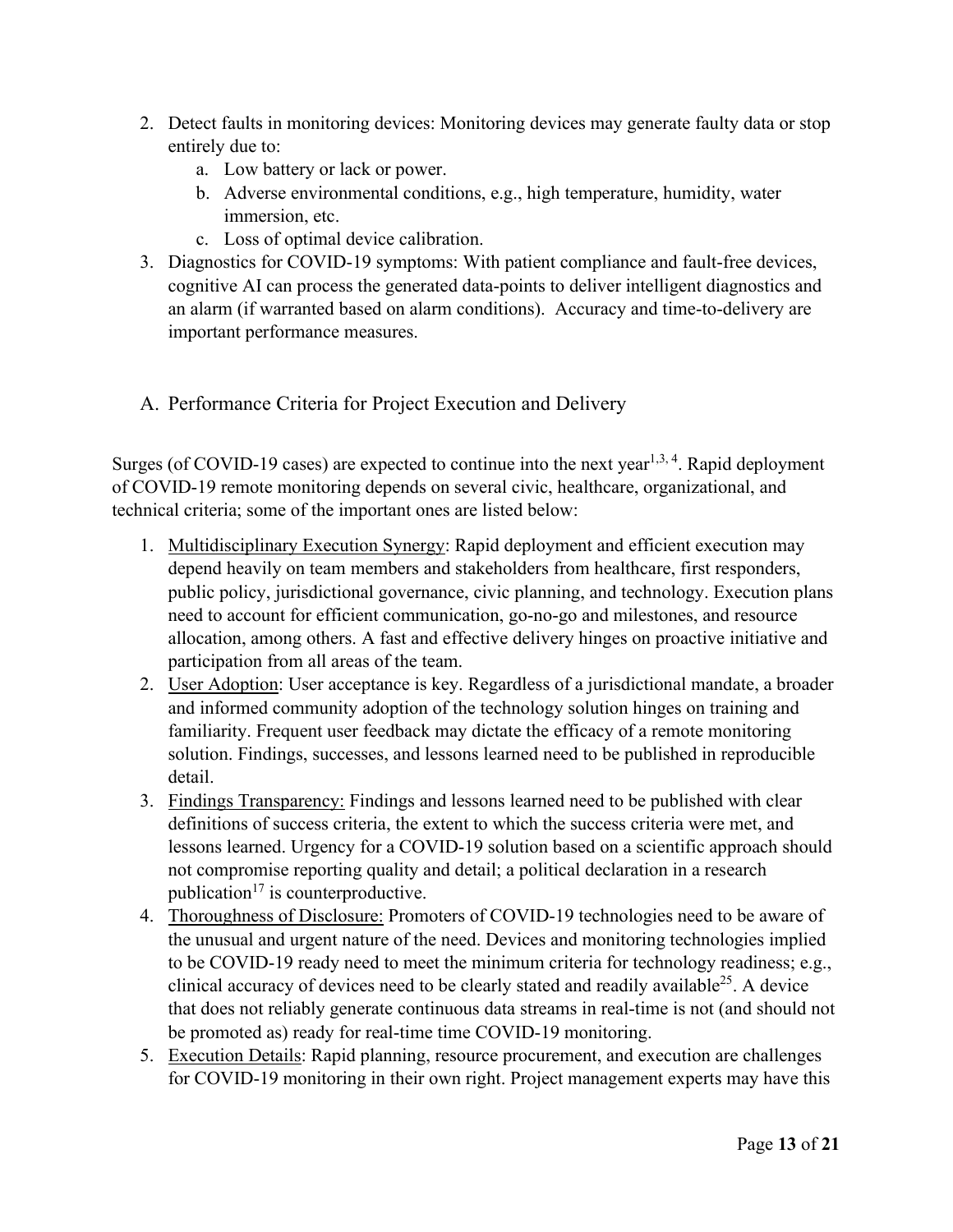capability; however, they need to go beyond high-level objectives and goals and work out the finer project details; they need to expect and effectively execute pivots where needed.

- 6. Funding Criteria:
	- a. Project Funding: Traditional project funding sources need to look beyond "safe bets" but well short of "moon shots". The execution plan and its capability are keys. Capable teams need to be proactively reached out to, and approval cycles need to be shortened.
	- b. Health services payments: Healthcare systems are intertwined with a variety of payment models. Though a simple fee for service model is typically envisioned for remote monitoring services, challenges to other payments models remain<sup>6, 27</sup>. For digital services—and advanced remote monitoring—needs exist for reimbursement models, regulatory alignment, and feedback or evaluation criteria for efficacy and evaluation, among others.
- 7. Uniqueness of Community Need: Frontline communities and their leaders are already on their toes. They need to participate early and guide the effort to maintain the rapid pace of delivery for their own communities. Every community is unique and needs unique adaptation of a common execution plan.

#### VIII. Conclusions

COVID-19, as a highly contagious disease with a prolonged incubation period and possibility of sudden turn to life threatening conditions, has challenged the traditional healthcare approach. Currently, patients self-assess symptom severity and go to a hospital or ER waiting room for help. Even with increased testing, patient self-monitoring, self-assessment, and initiative are determining factors for visiting a hospital or ER waiting room. The cognitive RPM system addresses some of the key shortfalls of the traditional approach, which include:

- 1. In brick-and-mortar (traditional) COVID-19 care, the time between the onset of highseverity symptoms and a patient's reporting to an ER, waiting for service, diagnosis, and eventual admission to the ER may span hours or longer; this time may be critical to COVID-19 care and recovery. Cognitive RPM is designed to identify the first signs of high-severity symptoms and generate supporting diagnostic data for hospitals or ERs so that patients may avoid the waiting room.
- 2. Waiting rooms are overwhelmed with patients with COVID-19 symptoms, causing stress on the health system, spread of COVID-19, and delayed care for patients in critical condition, among others. Cognitive RPM may significantly reduce head count and time-to-care in waiting rooms; our goal is to eliminate COVID-19 cases from waiting rooms to avoid waiting room related pandemic spread.
- 3. COVID-19 patient anxiety is centered on inability to get PCP care, self-monitor the disease, and stay informed of the progression. Cognitive RPM allows PCP to get involved in the early or low-severity symptoms stage of COVID-19 without disrupting care to non-COVID-19 patients. The patients informed by cognitive AI notifications and their own PCP may be more likely to follow social distancing and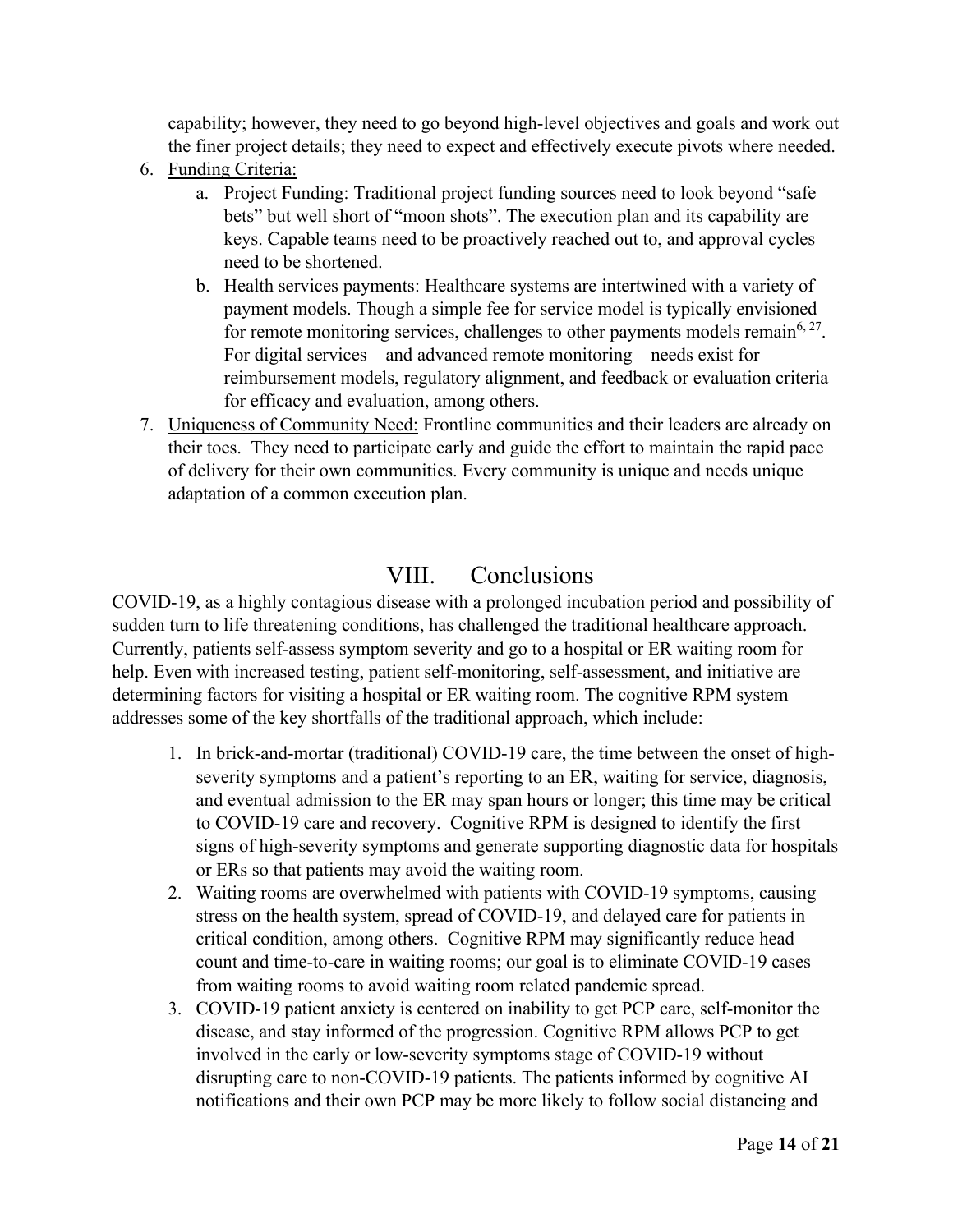other community guidelines to counter the pandemic. We plan to cover the wide effects of cognitive RPM on community pandemic response, healthcare planning, and ER resource management in Part II.

4. Rural and sparsely populated communities where hospitals may not be nearby to handle COVID-19 surges face particular hardship in traditional healthcare settings. Cognitive RPM may provide not only in-home monitoring, but also PCP care from doctors in urban areas or available doctors in geographically distant communities. The ability to anticipate and plan for COVID-19 ER cases may reduce healthcare, economic, and resource strain on rural communities.

Challenges to rapid COVID-19 pandemic community response include difficulty in rapidly forming multidisciplinary teams of doctors, community leaders, and locally available technologists; lack of readily available funding; transparency and completeness of disclosures on devices, projects, and community initiatives; inability to address unique needs of individual communities; lack of execution guidelines and historic precedent; and slow pace of user adoption for pandemic related policies, technology solutions, and altered way of life due to the pandemic. We tackle some of these challenges in designing cognitive RPM, bringing together a multidisciplinary team, community involvement, and disclosure of information. Some others deploying and testing to create execution guidelines and assessing user adoption—remain due to their dependence on funding availability.

#### IX. Comments and Disclosures

The contributors and authors of this publication contributed their time and resources to this publication without any financial compensation. The cognitive RPM system proposed here and other systems built using information in this paper are subject to jurisdictional approvals (e.g., regarding security, privacy, HIPAA, IRB review, etc.), and consent from patients and their doctors. Our hope is to quickly bring community leaders, technologists, academics, and business leaders up to speed. For example, technologists, system builders, and developers may get a quick start in building prototypes, demonstrations, and POCs (proof of concept) from this publication.

## X. Acknowledgments

We would like to thank Ann-Cathrin Guertler for providing editing assistance and comments throughout the process, and Anika Nesarikar for initial concept discussions and subsequent conversion of the concepts to diagrams.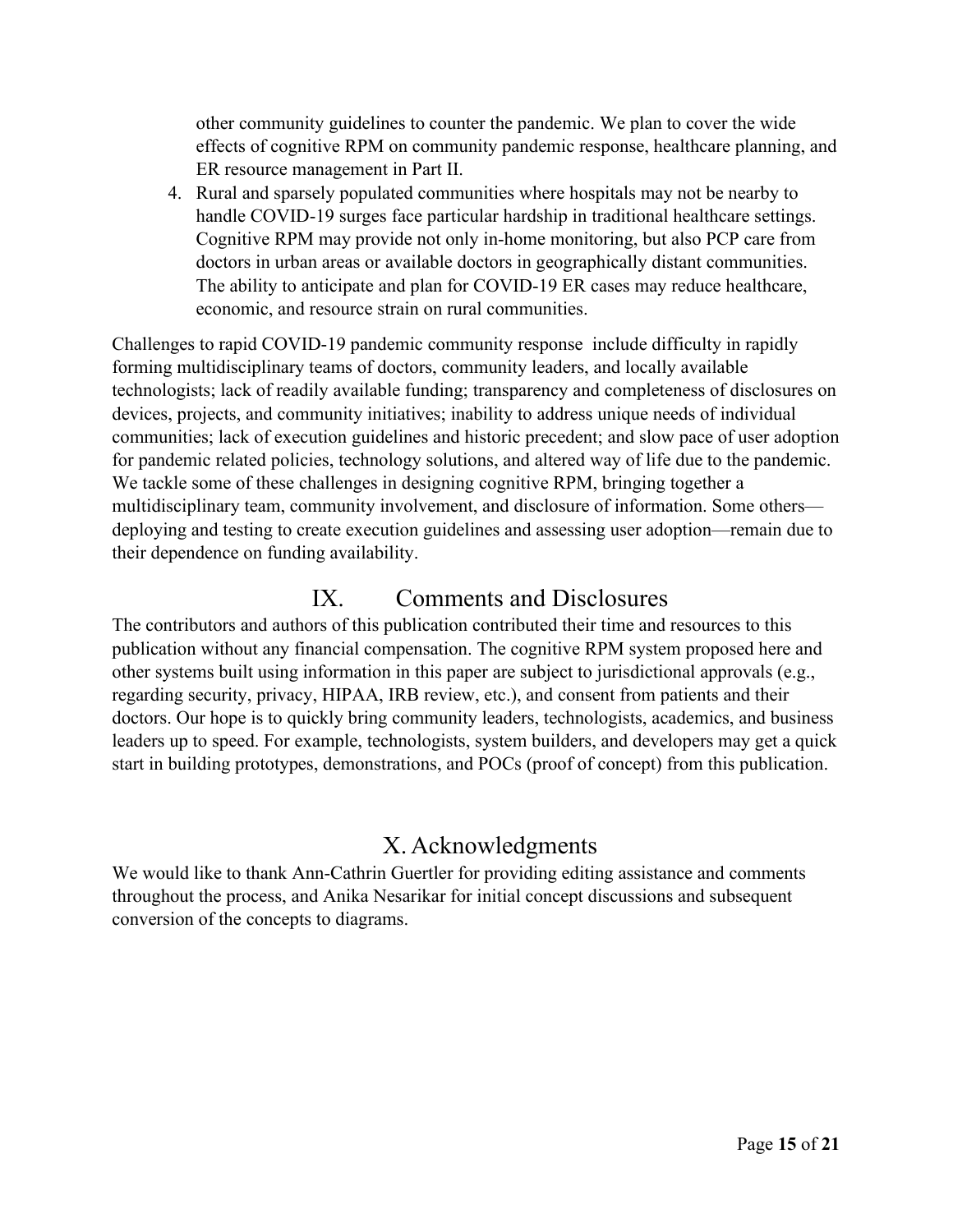#### XI. References

- 1. Hickock, Kimberly. "How does the COVID-19 pandemic compare to the last pandemic?" Live Science (2020). https://www.livescience.com/covid-19-pandemic-vs-swine-flu.html
- 2. WHO, "WHO Coronavirus Disease (COVID-19) Dashboard". Last accessed May 29, 2020 (https://covid19.who.int).
- 3. Kissler, Stephen M., Christine Tedijanto, Edward Goldstein, Yonatan H. Grad, and Marc Lipsitch. "Projecting the transmission dynamics of SARS-CoV-2 through the postpandemic period." Science 368, no. 6493 (2020): 860-868.
- 4. Korber, Bette, Will Fischer, S. Gnana Gnanakaran, Heyjin Yoon, James Theiler, Werner Abfalterer, Brian Foley et al. "Spike mutation pipeline reveals the emergence of a more transmissible form of SARS-CoV-2." bioRxiv (2020).
- 5. Centers for Disease Control and Prevention. "1918 Pandemic Influenza: Three Waves." (2018). https://www.cdc.gov/flu/pandemic-resources/1918-commemoration/three-waves.htm
- 6. Rogers, Lee C., et al. "All Feet On Deck—The Role of Podiatry During the COVID-19 Pandemic: Preventing hospitalizations in an overburdened healthcare system, reducing amputation and death in people with diabetes." Journal of the American Podiatric Medical Association (2020).
- 7. Cha, A. E. "Spiking US coronavirus cases could force rationing decisions similar to those made in Italy, China." Washington Post (2020).
- 8. Baker, Peter, and E. U. S. Sullivan. "Virus Plan Anticipates 18-Month Pandemic and Widespread Shortages." (2020). https://www.nytimes.com/2020/03/17/us/politics/trumpcoronavirus-plan.html.
- 9. Ratzan, Scott C., Lawrence O. Gostin, Najmedin Meshkati, Kenneth Rabin, and Ruth M. Parker. "COVID-19: An Urgent Call for Coordinated, Trusted Sources to Tell Everyone What they Need to Know and Do." NAM Perspectives (2020).
- 10. Yuki, Koichi, Miho Fujiogi, and Sophia Koutsogiannaki. "COVID-19 pathophysiology: A review." Clinical Immunology (2020): 108427.
- 11. Tang, Ning, Dengju Li, Xiong Wang, and Ziyong Sun. "Abnormal coagulation parameters are associated with poor prognosis in patients with novel coronavirus pneumonia." Journal of Thrombosis and Haemostasis 18, no. 4 (2020): 844-847.
- 12. Thachil, Jecko, Ning Tang, Satoshi Gando, Anna Falanga, Marco Cattaneo, Marcel Levi, Cary Clark, and Toshiaki Iba. "ISTH interim guidance on recognition and management of coagulopathy in COVID‐19." Journal of Thrombosis and Haemostasis 18, no. 5 (2020): 1023-1026. Keesara, Sirina, Andrea Jonas, and Kevin Schulman. "Covid-19 and health care's digital revolution." New England Journal of Medicine (2020).
- 13. Schweitzer M., Huber, L., Gorfer, T., Hörbst, A. "Experiences With Developing and Using Vital Sign Telemonitoring to Support Mobile Nursing in Rural Regions: Feasibility and Usability Study" JMIR Nursing (2020). 3(1): e17113. doi: 10.2196/17113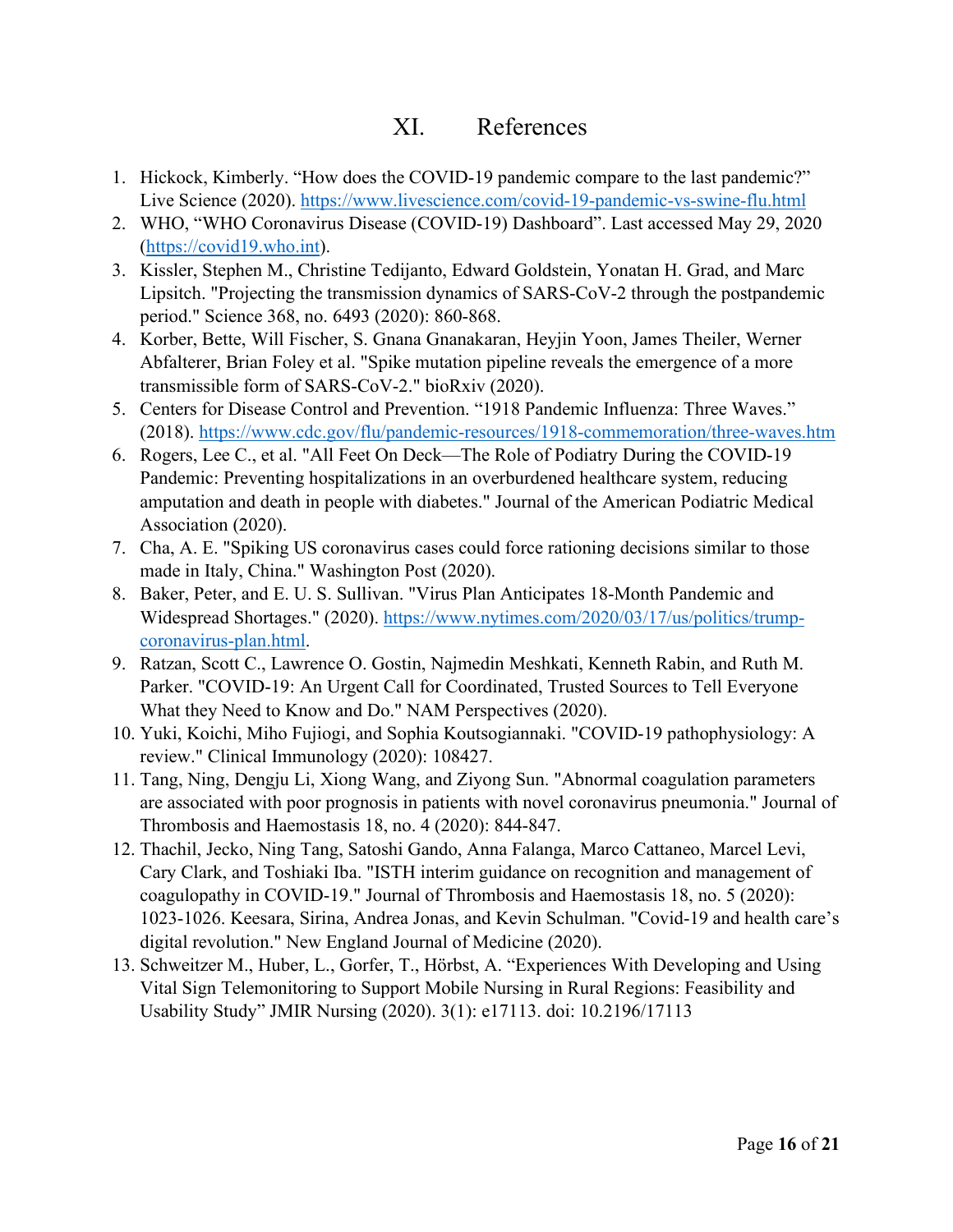- 14. Sultan, Mehwish, Kerry Kuluski, Warren J. McIsaac, Joseph A. Cafazzo, and Emily Seto. "Turning challenges into design principles: Telemonitoring systems for patients with multiple chronic conditions." Health informatics journal 25, no. 4 (2019): 1188-1200.
- 15. Tsai, Ling Ling Y., Renae J. McNamara, Chloe Moddel, Jennifer A. Alison, David K. McKenzie, and Zoe J. McKeough. "Home‐based telerehabilitation via real‐time videoconferencing improves endurance exercise capacity in patients with COPD: The randomized controlled TeleR Study." Respirology 22, no. 4 (2017): 699-707.
- 16. Hansen, Henrik, Theresa Bieler, Nina Beyer, Thomas Kallemose, Jon Torgny Wilcke, Lisbeth Marie Østergaard, Helle Frost Andeassen et al. "Supervised pulmonary telerehabilitation versus pulmonary rehabilitation in severe COPD: a randomised multicentre trial." Thorax 75, no. 5 (2020): 413-421.
- 17. Zhai, Yunkai, Yichuan Wang, Minhao Zhang, Jody Hoffer Gittell, Shuai Jiang, Baozhan Chen, Fangfang Cui, Xianying He, Jie Zhao, and Xiaojun Wang. "From Isolation to Coordination: How Can Telemedicine Help Combat the COVID-19 Outbreak?." medRxiv (2020).
- 18. Centers for Disease Control and Prevention. "Discontinuation of Transmission-Based Precautions and Disposition of Patients with COVID-19 in Healthcare Settings (Interim Guidance)." Retrieved on May 01, 2020.
- 19. Levitan, Richard. "The infection that's silently killing coronavirus patients." The New York Times 20 (2020).
- 20. HHS (U.S. Department of Health and Human Services). "Telehealth: Health care from the safety of our homes". Accessed May, 28, 2020; https://telehealth.hhs.gov.
- 21. Wang, Dawei, Bo Hu, Chang Hu, Fangfang Zhu, Xing Liu, Jing Zhang, Binbin Wang, Hui Xiang, Zhenshun Cheng, Yong Xiong, Yan Zhao, Yirong Li, Xinghuan Wang, and Zhiyong Peng. "Clinical Characteristics of 138 Hospitalized Patients With 2019 Novel Coronavirus– Infected Pneumonia in Wuhan, China." JAMA. 2020; 323 (11): 1061-1069.
- 22. Huang, Chaolin, Yeming Wang, Xingwang Li, Lili Ren, Jianping Zhao, Yi Hu, Li Zhang, Guohui Fan, Jiuyang Xu, Xiaoying Gu, Zhenshun Cheng, Ting Yu, Jiaan Xia, Yuan Wei, Wenjuan Wu, Xuelei Xie, Wen Yin, Hui Li, Min Liu, Yan Xiao, Hong Gao, Li Guo, Jungang Xie, Guangfa Wang, Rongmeng Jiang, Zhancheng Gao, Qi Jin, Jianwei Wang, and Bin Cao. "Clinical features of patients infected with 2019 novel coronavirus in Wuhan, China." The Lancet 395 (2020).
- 23. Shi, Li, Ying Wang, Yadong Wang, Guangcai Duan, and Haiyan Yang. "Dyspnea rather than fever is a risk factor for predicting mortality in patients with COVID-19." Journal of Infection (2020).
- 24. Singh, Awadhesh Kumar, Ritesh Gupta, and Anoop Misra. "Comorbidities in COVID-19: Outcomes in hypertensive cohort and controversies with renin angiotensin system blockers." Diabetes & metabolic syndrome: Clinical Research & Reviews (2020).
- 25. Lipnick, Michael S., Feiner, John R., Au, Paul, Bernstein, Michael, and Bickler, Philip E. "The accuracy of 6 inexpensive pulse oximeters not cleared by the Food and Drug Administration: the possible global public health implications." Anesthesia & Analgesia 123, no. 2 (2016): 338-345.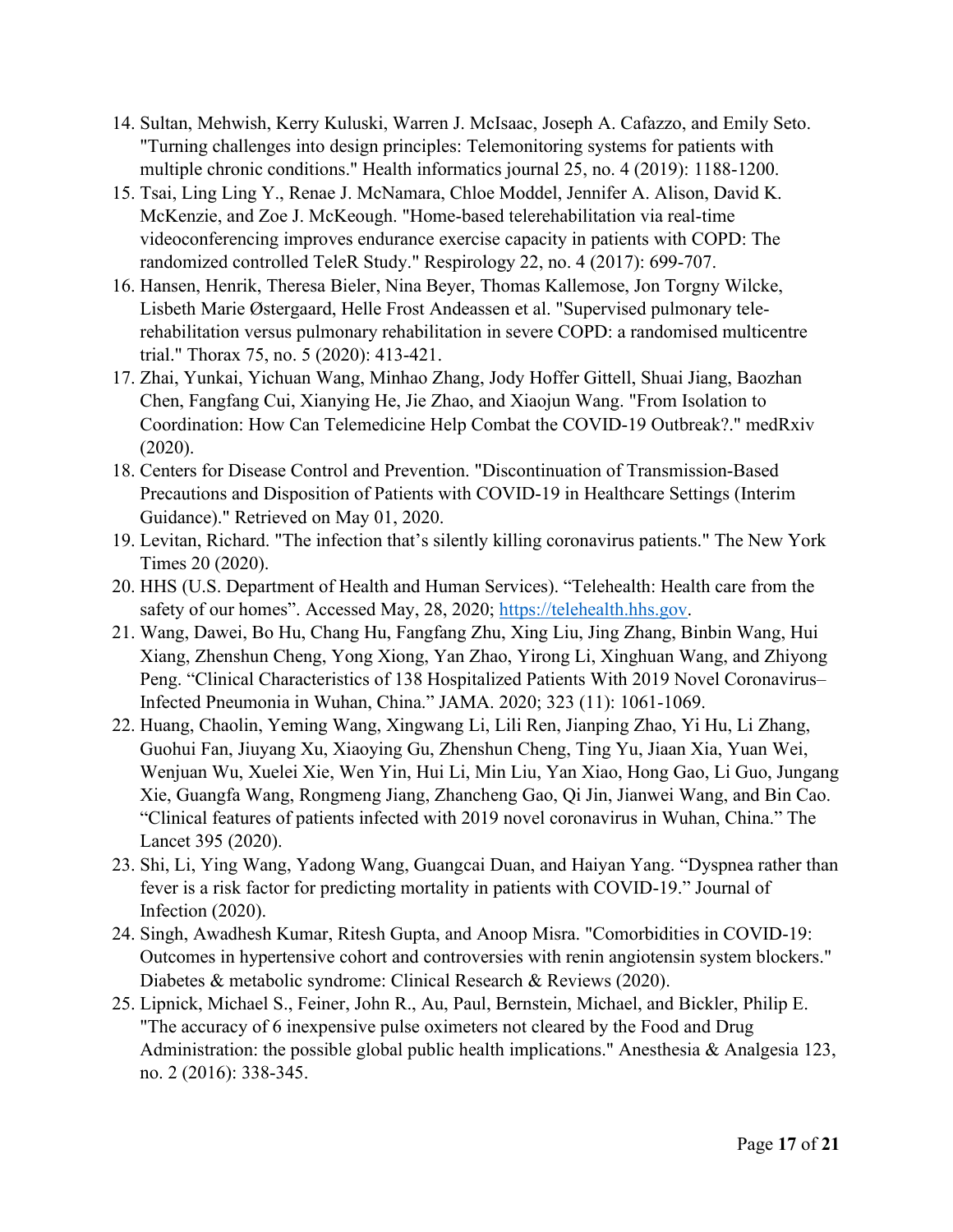- 26. Piwek, L, Ellis, DA, Andrews, S, Joinson, A. "The Rise of Consumer Health Wearables: Promises and Barriers". PLoS Med 13(2): e1001953. (2016) doi:10.1371/journal.pmed.1001953
- 27. Hollander, Judd E., and Brendan G. Carr. "Virtually perfect? Telemedicine for COVID-19." New England Journal of Medicine 382, no. 18 (2020): 1679-1681.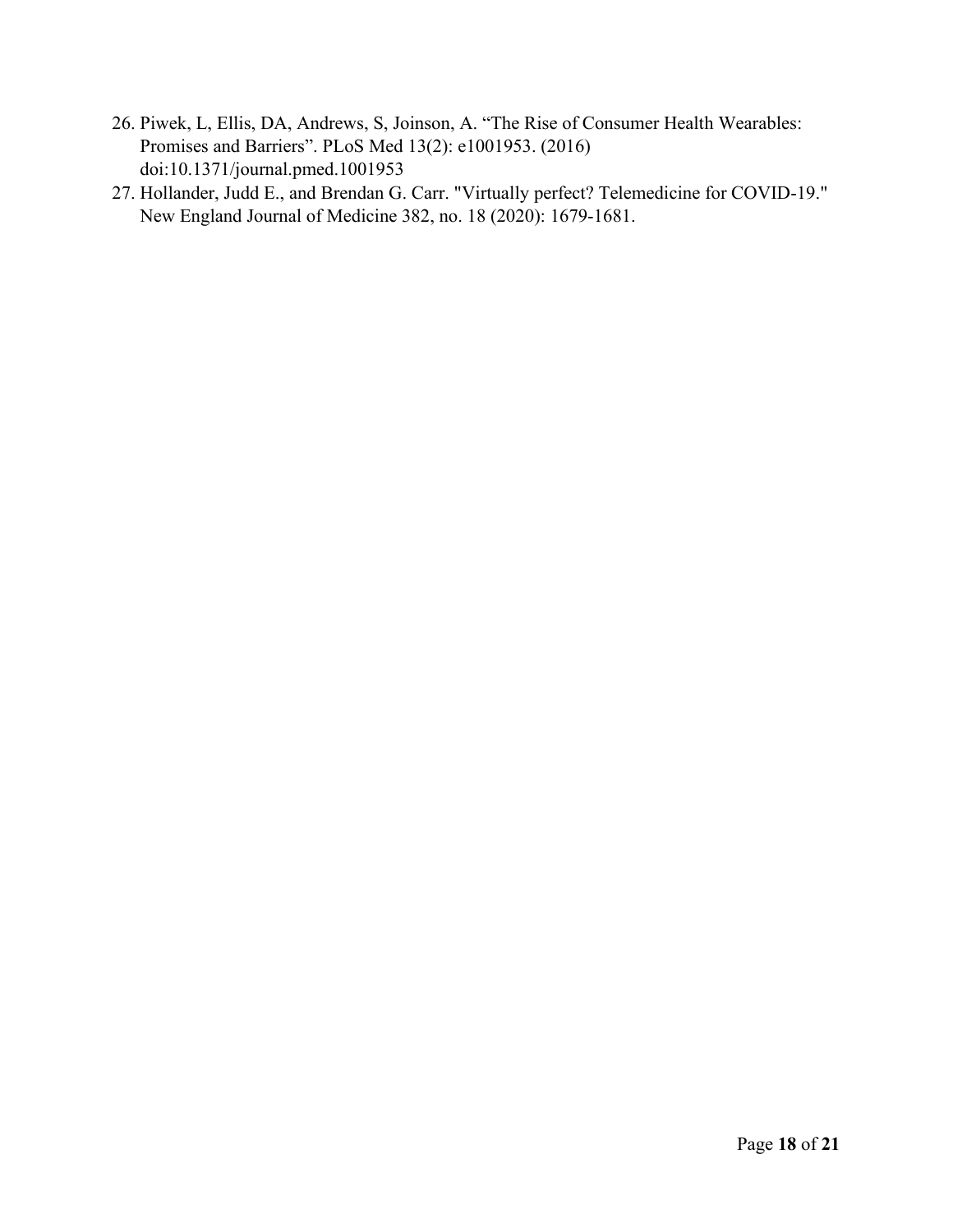# Appendix A: Real-Time Monitoring, Intelligence Generation, and Notification Distribution

Cognitive RPM is supported by a privacy and security centric cognitive AI platform. It derives intelligence from deluges of real-time data collected from many heterogeneous IoT devices. The intelligence is delivered in real-time to the intended recipients, in their suitable format, exactly when needed. The system is a reusable, plug & play, versatile foundation for existing and future AI systems (for example, see the public safety application below). We bring three different innovations together to construct the cognitive AI platform.

- It is a distributed, redundant, scalable, and fault tolerant pluggable framework of servers, networks, and bi-directional real-time asynchronous communication. Backward compatibility considerably simplifies interfacing with standards-based third-party systems regardless of their age. Our standards-based (e.g., XML and JSON) framework will allow us to grow without significant redesign, keeping up with future technology changes.
- A variety of AI (as well as filter, analytics, and probabilistic) components may be plugged into the framework to achieve a range of design objectives. We have had success with deep neural networks (DNNs) optimized for specific tasks.
- A suite of UI allows easy consumption of the generated intelligence and other messages. UI designs for all device form factors (smart phones, tablets, and desktops), major operating systems, and system types are ready. Further UI work is intended to bring more uniformity and intuitiveness to the system.

Users can interface with AI systems supported by the cognitive AI platform through its Command and Control Console (C&CC). The C&CC is a real time cloud-based interface for administrators or a dashboard for decision makers. It presents a unified view of relevant media and aggregated intelligence. Users can collaborate remotely through the console from anywhere in the world in real time (a low latency high-bandwidth underlying infrastructure is assumed). Collaborators may form groups and teams on the fly to consume, exchange, and deliver their expertise, which may be shared or added to the primary intelligence stream. It is secured by encryption, authentication, and authorization.

We created a public safety application as a pluggable component of the cognitive AI platform. Among its numerous features is the ability to detect and locate wielded firearms. It achieves this by real-time monitoring of multiple video feeds simultaneously. Upon detection of a wielded firearm, the system immediately sends authorized end users notifications or alarms containing information needed to respond to the event. Notable advantages over traditional video surveillance include 1) live video analysis (with critical event information automatically reaching recipients within seconds, if not less) over a reactive approach, and 2) scalable automated monitoring of multiple feeds simultaneously (whereas humans lose monitoring ability with each additional screen).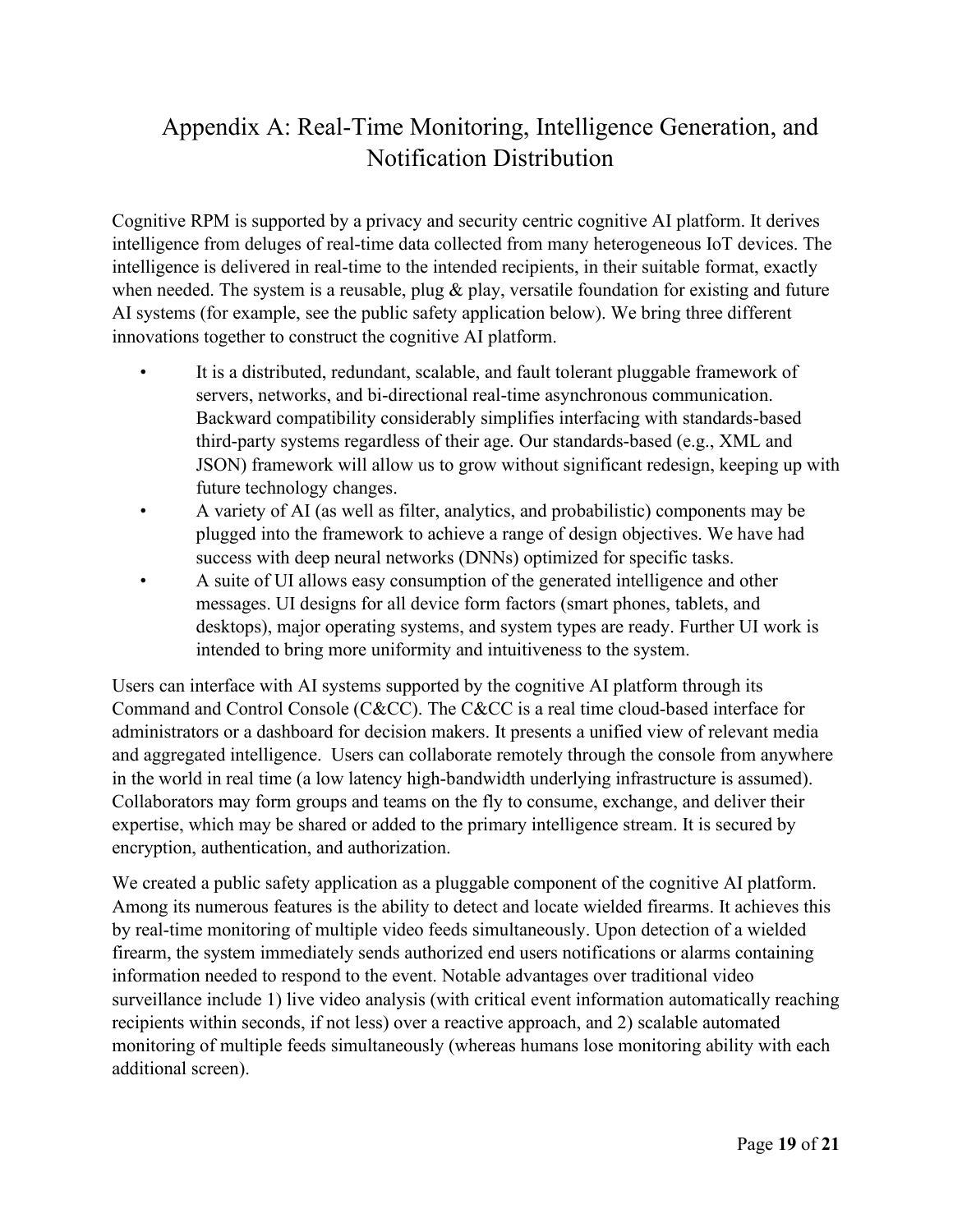In a test of the prototype, we utilized a high-bandwidth (10 Gbps locally and 1 Gbps between datacenters) and low-latency (1 to 10 ms) geographically distributed network between Texas and Illinois. Ping time between the server and the C&CC console was about 150 ms and reflected instantaneous network performance. In a public demonstration, we used two simultaneous live video streams, with a video processing backend to generate person, age, gender, and gun detection signals. In the demonstration, we were restricted to the use of available CPU servers (32-CPU, 96 G Mem Ubuntu 16.04 LTS), which as expected, were the rate limiting steps. Use of CPUs (as opposed to GPUs), required reducing the video quality to 720p from 2K. Adjustments to framerate, consistency of network status, and uniformity of server load proved to be critical factors to maintaining the steady state of the process. We maintained the steady state for about a month with average end-to-end system processing (SP) time between a wielded gun appearing in front of the camera to a notification of it appearing in the geographically separated admin console of about 400 ms. The gun notification was delivered to the end-user on their own handheld devices within about 450 ms. In the public demonstration, the application exceeded the design goal, which was to send gun notifications within seconds.

We conducted tests using mid to low-end GPUs for AI processing, which reduced the SP time to under 30 ms; notifications were delivered in less than 100 ms. We anticipate that use of highend GPUs may eliminate AI processing as the rate-limiting step in its entirety. We also successfully tested concurrent processing using multiple AI back ends.



AI-based gun detection for a public safety application supported by our cognitive AI platform.